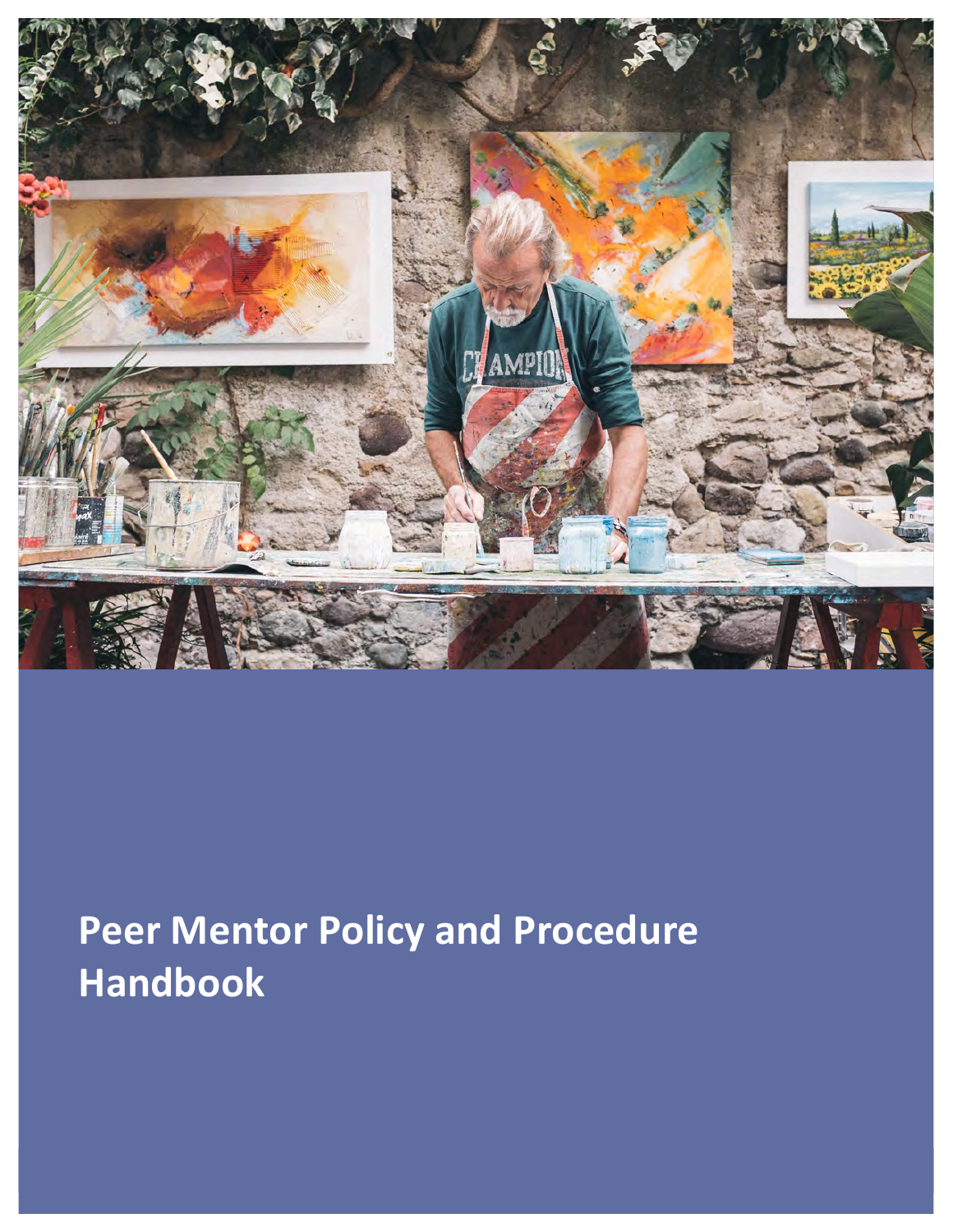# **Index – Peer Mentor Policy and Procedure Handbook**

| <b>Section</b>                                                     | Page                    |
|--------------------------------------------------------------------|-------------------------|
| 1. Welcome to Peer Support                                         | 5                       |
| <b>Overview of Handbook</b><br>$\bullet$                           | 5                       |
| About [AGENCY]                                                     | 6                       |
| 2. Peer Mentor Expectations                                        | $\overline{\mathbf{z}}$ |
| Professionalism<br>$\bullet$                                       | $\overline{7}$          |
| <b>Creating Safety</b>                                             | 8                       |
| <b>Developing Relationships</b><br>٠                               | 9                       |
| <b>Supervision and Support</b><br>٠                                | 9                       |
| <b>General Duties and Responsibilities</b><br>٠                    | 10                      |
| One-to-One Peer Support Duties and Responsibilities                | 10                      |
| <b>Group Peer Support Duties and Responsibilities</b><br>٠         | 11                      |
| <b>Tips for Facilitating</b>                                       | 12                      |
| <b>Violation of Program Policy</b>                                 | 13                      |
| Honorariums                                                        | 14                      |
| Leave of Absence                                                   | 14                      |
| 3. Privacy and Confidentiality                                     | 15                      |
| Guidelines<br>$\bullet$                                            | 15                      |
| Purpose                                                            | 15                      |
| Policy                                                             | 15                      |
| <b>Breach of Confidentiality</b>                                   | 16                      |
| Oath of Confidentiality                                            | 17                      |
| 4. Ethics                                                          | 18                      |
| Code of Ethics<br>$\bullet$                                        | 18                      |
| 5. Code of Conduct                                                 | 21                      |
| Respectful Workplace Policy - Bullying and Harassment<br>$\bullet$ | 21                      |
| Reporting a Complaint                                              | 23                      |
| Procedures<br>$\Omega$                                             | 24                      |
| Informal<br>$\Omega$                                               | 25                      |
| Formal<br>$\circ$                                                  | 26                      |
| Code of Conduct/Conflict of Interest Declaration                   | 28                      |
| 6. Forms                                                           | 29                      |
| Story/Photo Consent Form<br>$\bullet$                              | 29                      |
| <b>Incident Report</b>                                             | 30                      |
| <b>Progress Notes</b>                                              | 32                      |
| Peer Mentor Volunteer Record Sheet                                 | 33                      |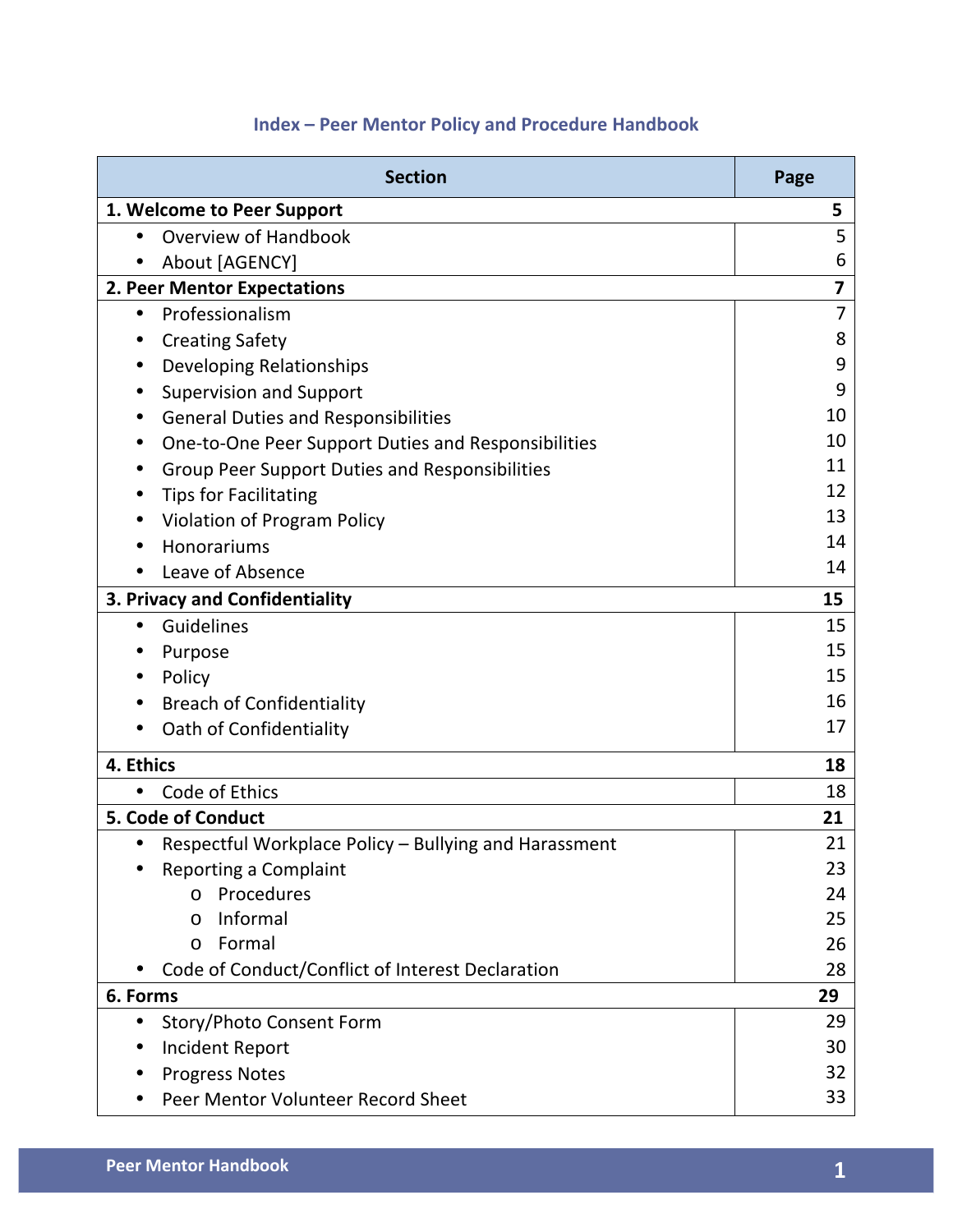## Peer Support Toolkit for People living with HIV and/or Hepatitis C

**Toolkit Purpose and Objectives:** This toolkit provides practical guidance and tools to assist community-based organizations or groups to deliver social and emotional peer support services to people living with HIV and/or hepatitis C (Hep C). It includes four parts.

- 1. Getting started: a guide to develop and deliver peer support services.
- 2. Training peer mentors: facilitation guide.
- 3. Becoming a peer mentor: participant training guide.
- 4. Peer mentor policy and procedure handbook.

**Target Population:** This toolkit is intended to support the development or enhancement of social and emotional peer support services for people living with HIV and/or Hep C in the Interior Health Region of BC. The Interior Region includes East Kootenay, Kootenay Boundary, Okanagan and Thompson Cariboo Shuswap.

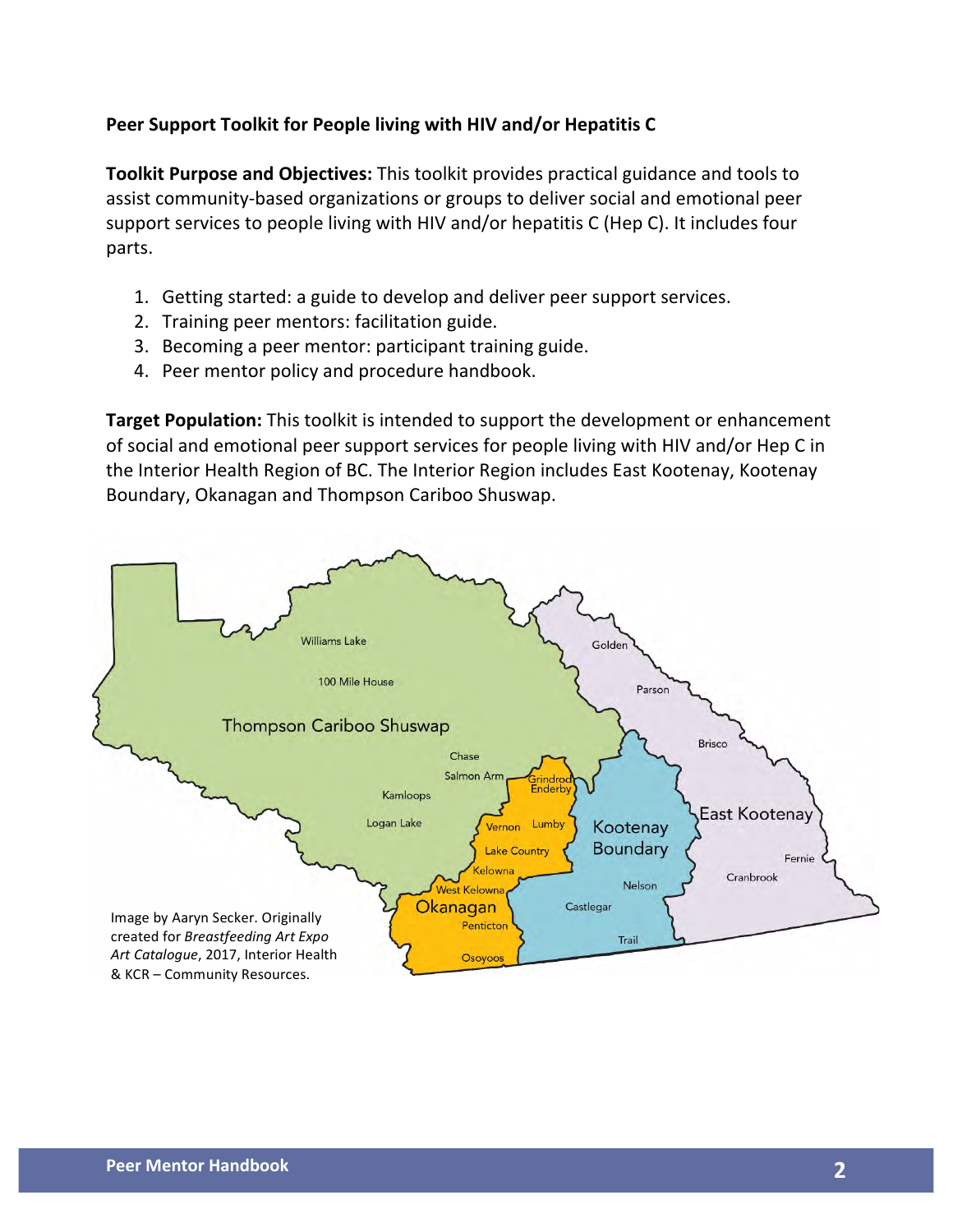**How the Toolkit Was Developed:** CMHA Kelowna engaged two advisory groups (content experts and context experts) to provide guidance and expertise to the development of the toolkit. CMHA Kelowna reviewed peer support materials from a wide variety of sources and identified key guiding documents. The advisory groups met a combined total of nine times over the course of six months shaping the content and layout of the toolkit to ensure it is relevant to people living with HIV and/or Hep C in the interior region of British Columbia.

## **Acknowledgements:**

a. Advisory Groups: One advisory group involved the participation of 8 individuals with lived experience of HIV and/or hepatitis C and one health outreach nurse, most of who were members of the Peer Advisory Committee for STOP HIV at the time.

The other advisory group involved the participation of 16 individuals from the following 10 organizations:

- i. ANKORS: AIDS Network Kootneys Outreach and Support Society.
- ii. ASK Wellness: AIDS Society of Kamloops & Merritt Branch.
- iii. Canadian Mental Health Association Kelowna & District Branch.
- iv. Interior Health Authority, HIV and Health Outreach Program, Population Health.
- v. Living Positive Resource Centre Kelowna.
- vi. North Okanagan Youth & Family Services Society.
- vii. Pacific Hepatitis C Network.
- viii. Penticton & District Community Resource Society.
- ix. Positive Living BC.
- x. REL8 Okanagan.
- b. Funder: This project would not have been possible without funding and leadership provided by the Interior Health Authority, HIV and Health Outreach Program, Population Health.
- c. Authors: Alison Kyte, Jayme Pereira and the Canadian Mental Health Association Kelowna & District Branch.
- d. Formatting: Aaryn Secker and the Canadian Mental Health Association Kelowna & District Branch.

**References:** The content in this handbook was adapted from numerous unpublished documents created by the Canadian Mental Health Association (CMHA) Kelowna. They include the *CMHA Kelowna personnel manual, CMHA Kelowna volunteer policy and procedure handbook* and *CMHA Kelowna policies for peer support program*.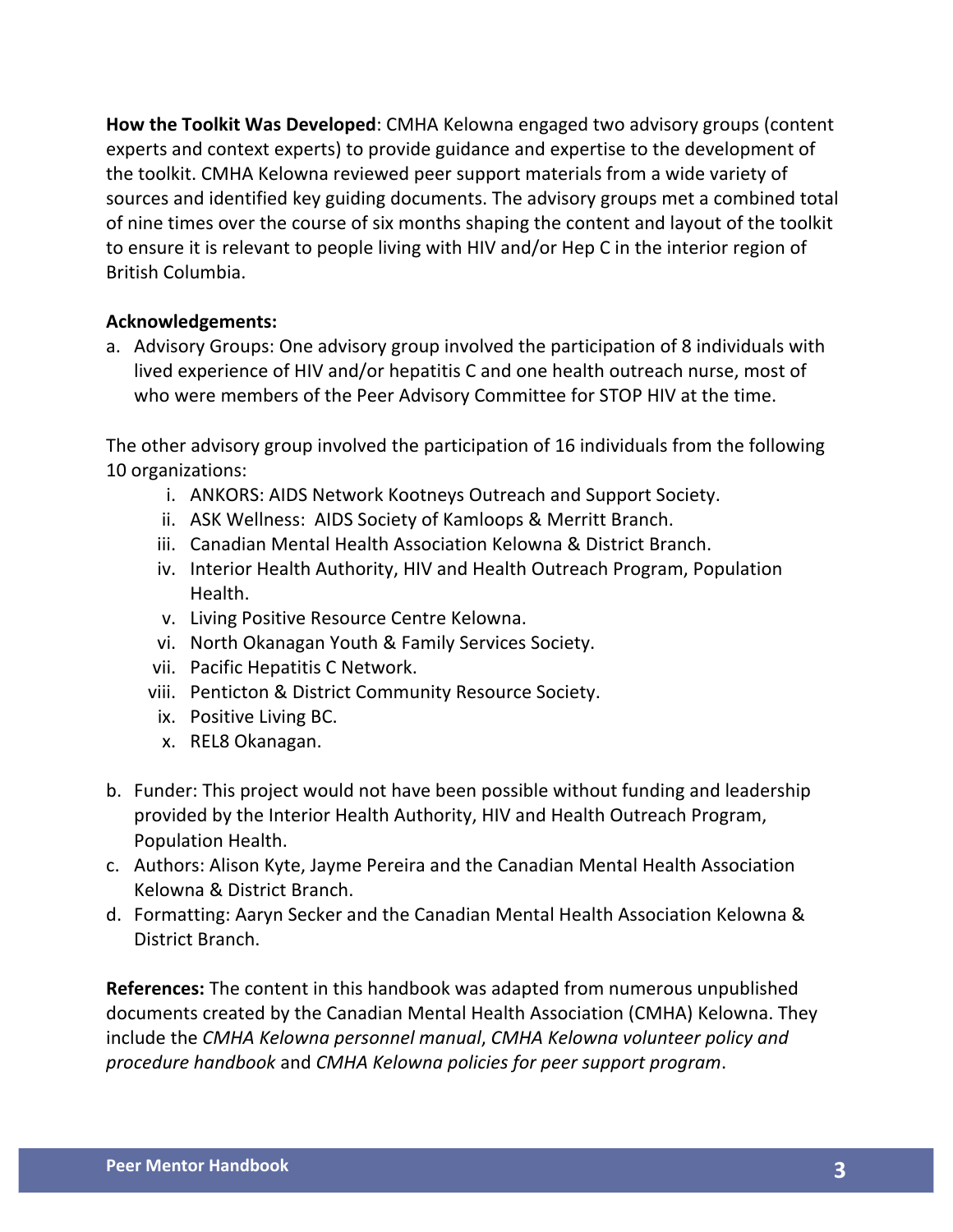**Disclaimer:** The Content of this Toolkit is intended for educational and informational purposes only. The Content is not intended to provide medical advice and, to the extent that medical advice is required, users should consult with qualified medical professionals. Interior Health, CMHA Kelowna, the contributors and authors of this Toolkit shall have no liability, whether direct, indirect, consequential, contingent, special or incidental, related to or arising from the Content of the Toolkit or the use thereof.

**Copyright:** © Interior Health Authority, BC, Canada, 2018. All rights reserved. No part of this Toolkit may be used, reproduced, stored in a retrieval system, modified or made available on a network, used to make derivative works, or transmitted in any form or by any means, electronic, mechanical, photocopying, recording, or otherwise, without prior written permission from Interior Health.

**Reproduction of this Toolkit:** Permission to duplicate or adapt this toolkit must be sought through Interior Health Authority, HIV and Health Outreach Program, Population Health. Contact Ihhealthoutreach@interiorhealth.ca.

**Editable Templates:** Form and certificate templates in editable word documents are available by request. Please email Ihhealthoutreach@interiorhealth.ca at the Interior Health Authority, HIV and Health Outreach Program, Population Health.

**Editable Handbook:** Part 4, the peer mentor policy and procedure handbook is available by request as an editable word document. Please email Ihhealthoutreach@interiorhealth.ca at the Interior Health Authority, HIV and Health Outreach Program, Population Health.

**How to Cite this Document:** Kyte, A., Pereira, J. (2018). *Peer support toolkit for people living* with HIV and/or Hepatitis C: part 4 Peer mentor policy and procedure handbook. Kelowna, British Columbia: Canadian Mental Health Association Kelowna & District Branch.

**Contact Information:** CMHA Kelowna: website cmhakelowna.org, email kelowna@cmha.bc.ca, phone 250-861-3644. Interior Health Authority: email Ihhealthoutreach@interiorhealth.ca. 

The complete toolkit can be found at www.interiorhealth.ca/PeerToolkit.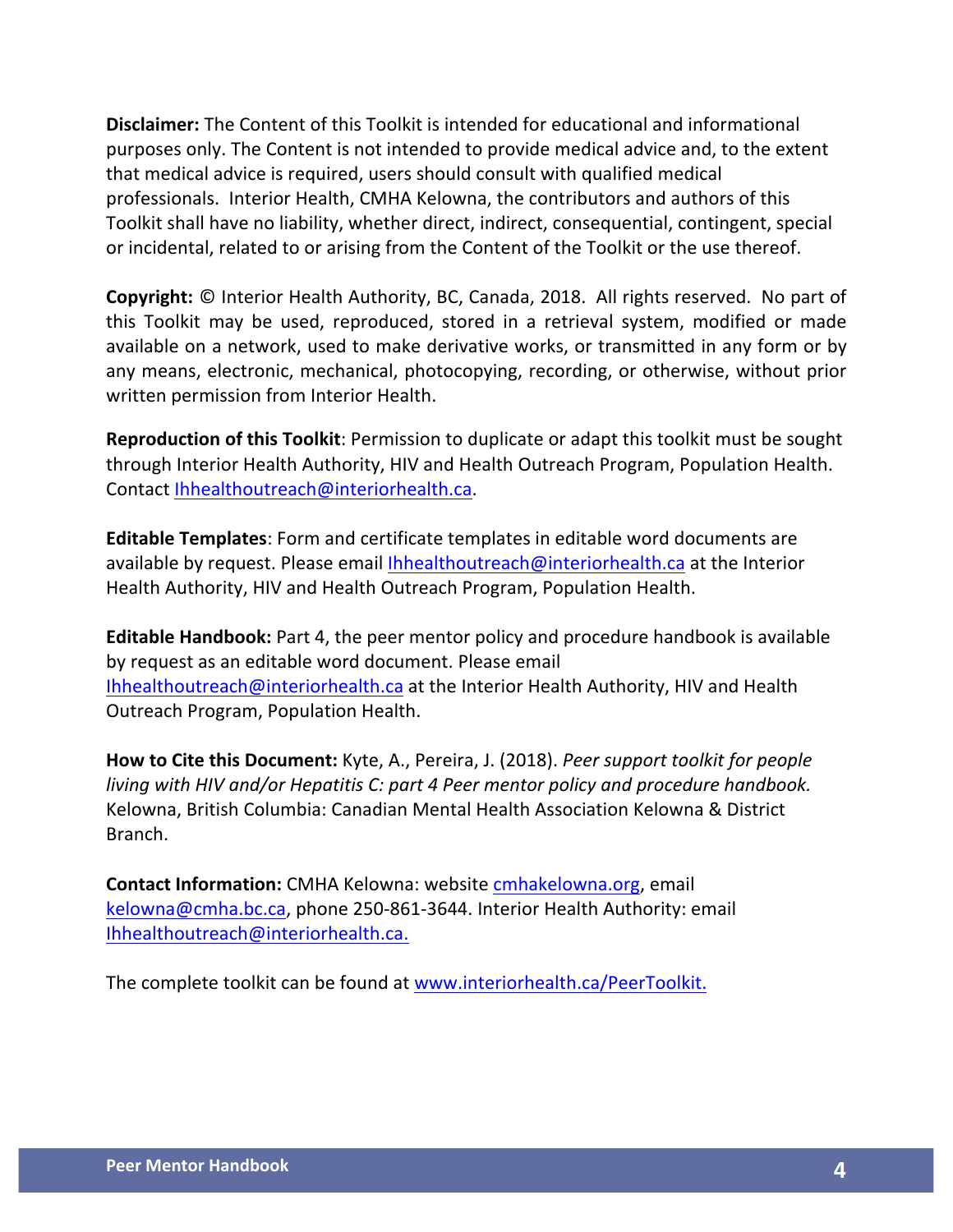## **Welcome!**



Congratulations and welcome to [AGENCY]! We would like to thank you in advance for taking the initiative to get involved. We hope your peer mentor experience will be rewarding and enjoyable.

Please read this peer mentor manual carefully  $-$  it contains information about:

- [AGENCY]
- Peer mentor role and expectations
- Privacy and confidentiality agreement
- Code of ethics
- Respectful workplace policy
- Code of conduct/ conflict of interest declaration
- Photo consent form
- Peer mentor time sheet

Please sign and submit the relevant forms and read all the documentation provided. The peer support program staff will provide further orientation to your role. One or more program staff will provide you with direct supervision in the role of peer mentor.

## **Tips on how to make the most of your peer mentor role**

**Be honest:** Make sure the program staff is aware of your previous training, your ability in certain areas, and if you need more training on how to do a task you have been asked to complete. We want you to be completely comfortable in your abilities to perform a task and be able to ask for assistance if needed.

Be prompt: Return calls and e-mails in a timely manner. Be sure to show up on time for your scheduled shifts and meetings. Showing up on time (or early) demonstrates that you care about your work and are engaged in the process.

**Enjoy your work:** If you feel that you need more of a challenge or that you aren't learning any new skills in your role, speak to the program staff. Find out if there are any other tasks or projects you could help out with that would be a better fit. If it is time for you to move on to other opportunities, notify the program staff.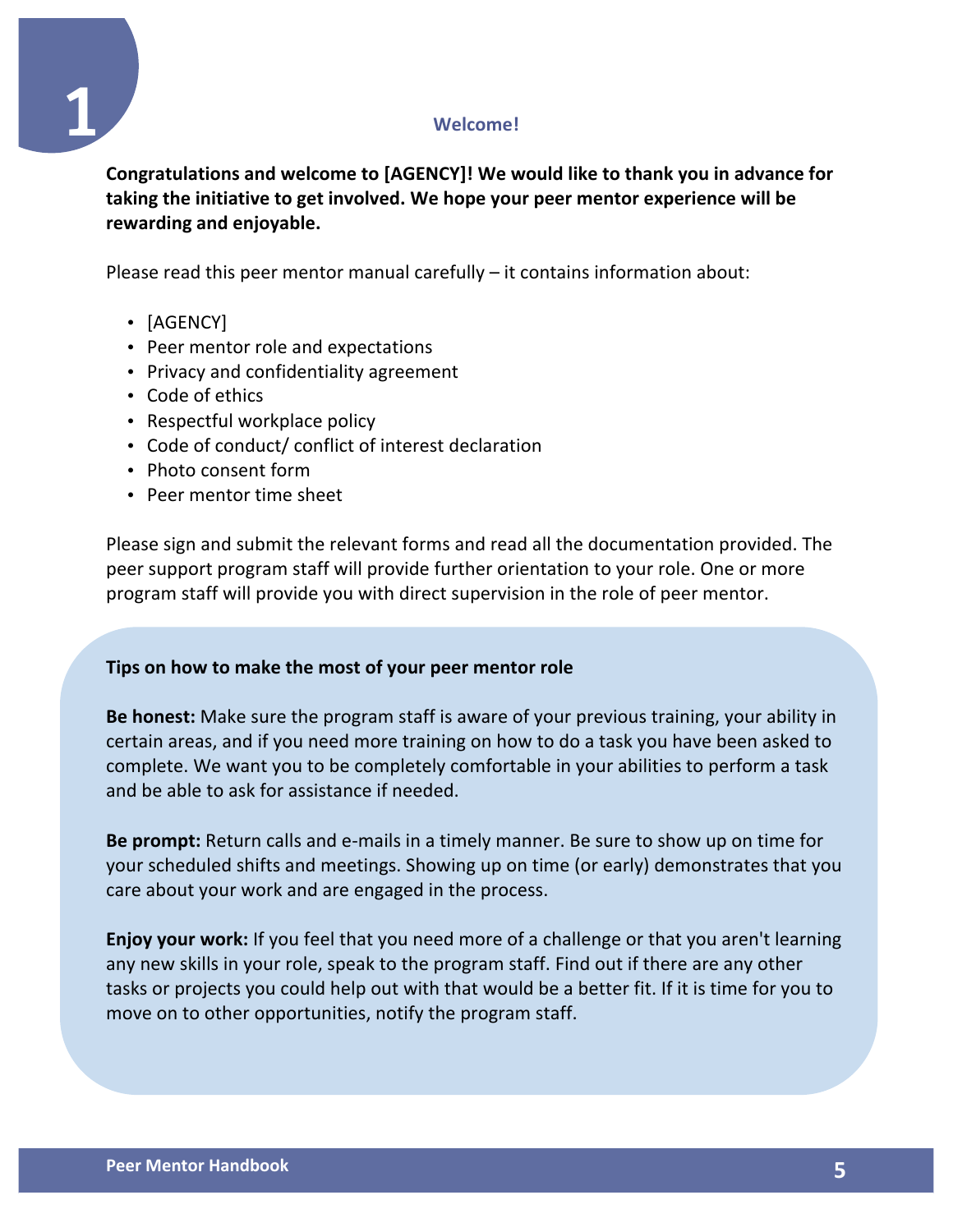## **About [AGENCY]**

**[Example: The Canadian Mental Health** Association is one of the oldest national charitable organizations in Canada and the oldest national mental health charity. Each year, CMHA divisions and branches across Canada provide service to more than 100,000 Canadians through the combined efforts of more than 10,000 volunteers and staff in locally run organizations in more than 135 communities.

CMHA has been in Kelowna since 1956. Our organization has been at the leading edge of providing innovative services and supports to assist people with mental illness to develop the personal tools to lead meaningful and productive lives. We believe in a recovery vision of service with the idea that people can recover from mental illness when they play an active and empowered role in their journey.

Our organization looks at the whole person rather than simply their illness. We take the approach that all citizens in our community have the right to a roof over their head; an opportunity to earn a decent income, access meaningful social, work, educational and recreational activities and treatment that supports their recovery. We are one of the only organizations that also focus on mental health promotion, that is providing education, skills, advocacy and communitybased research that empowers individuals and families to improve and enhance their mental health and wellbeing.]

#### **[AGENCY] MISSION**

[Example: As the nation-wide leader and champion for mental health, CMHA facilitates access to the resources people require to maintain and improve mental health and community integration, build resilience, and support recovery from mental illness.]

#### **[AGENCY] VISION**

[Example: Mentally healthy people in a healthy society:

We seek to educate people about mental health issues and change the ways the community views and treats people with mental illness. We believe that all people with mental illness should have access to appropriate and adequate support. We believe in developing and maintaining partnerships in the community.]

YOUR LOGO HERE

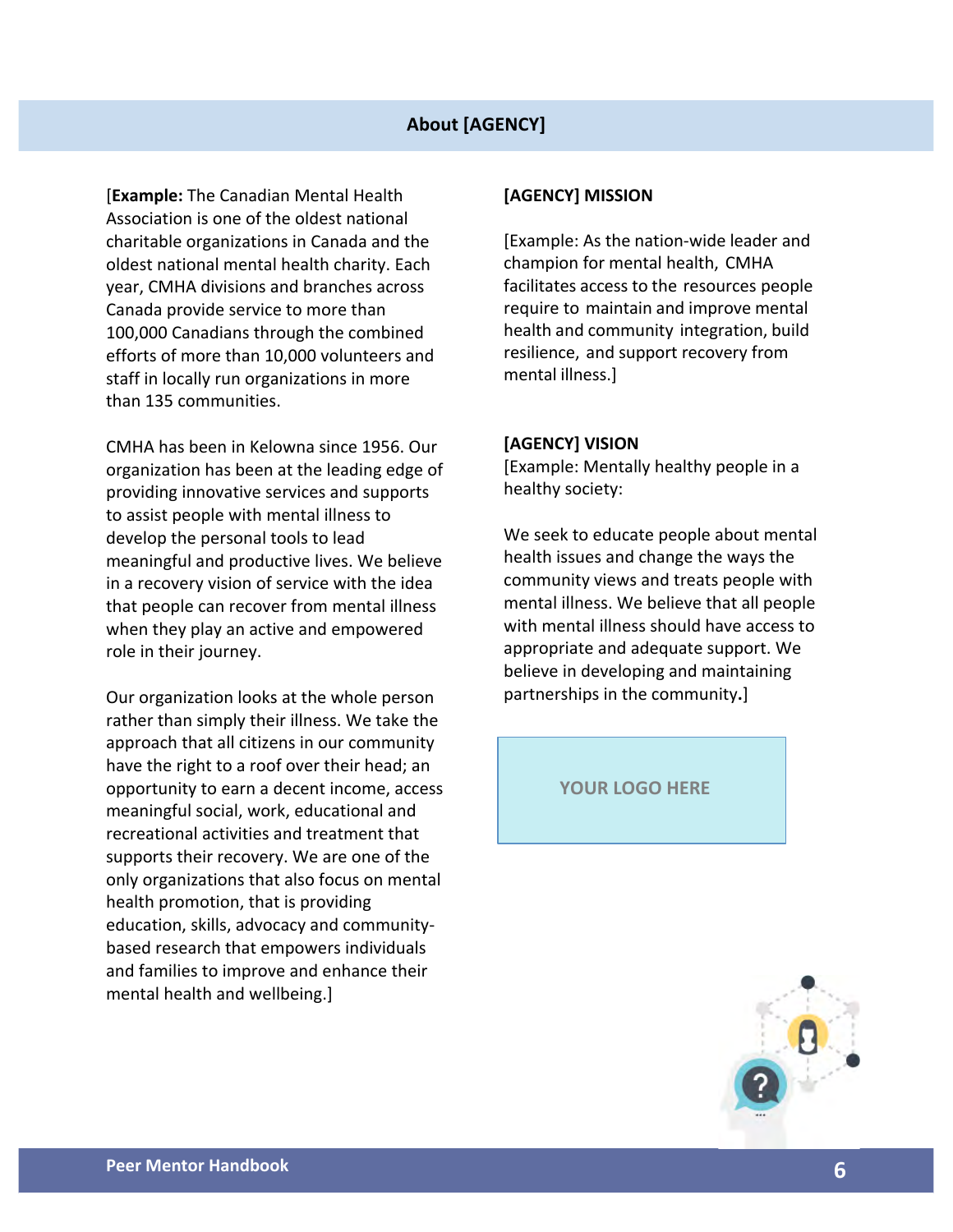

1

#### **Peer Mentor Expectations**

## **Professionalism**

- You are representing the [AGENCY] and it is expected that all volunteers be appropriate in attitude, manners and appearance. You are in a professional environment and are expected to treat others with dignity and respect, perform assigned tasks and request assistance if required. Consult the "Respectful Workplace" document for more information.
- Dress neatly and for comfort. Casual-professional is the look to model while peer mentoring at [AGENCY].
- Understand your role and its limitations. Consult staff if unsure. For example, if you have any concerns about a peer, check with [AGENCY] staff members. Do not contact the peer's case manager or any community partner or agency involved with the peer.
- Volunteers are not able to make statements on behalf of [AGENCY] to the media unless the executive director (or designate) has granted permission.

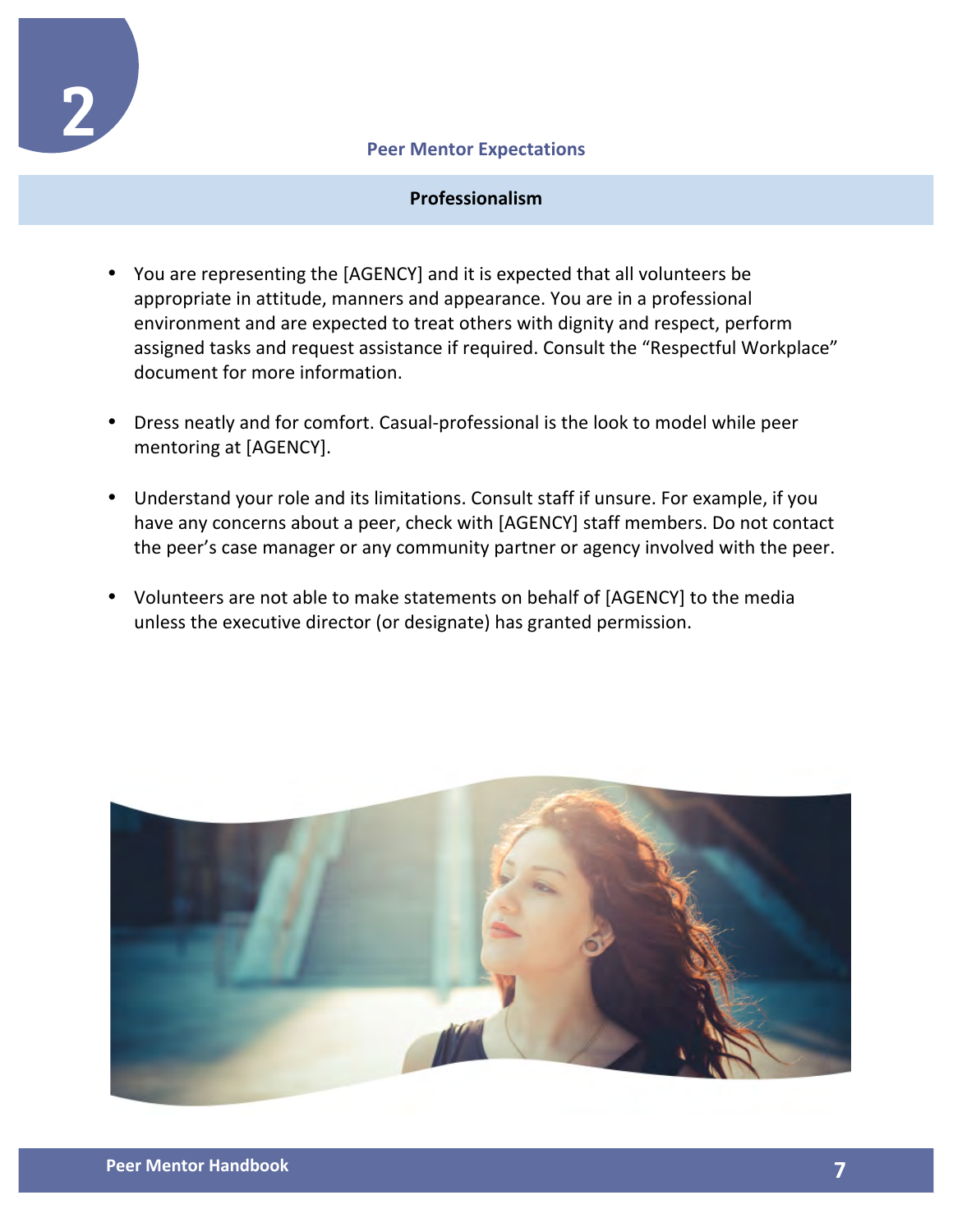#### **Creating Safety in a Professional Manner**

- **"Friendship"** Friendship implies a mutual relationship and because the peer mentor is in a helping role on behalf of the agency, developing personal relationships with peers is not advised. The focus of mentoring is on the peer's needs. If you have a personal connection with a peer as a result of other settings, ensure the program staff is aware and discuss how this may impact your ability to peer mentor.
- Sharing Personal Information Ensure that your personal contact information, including home address, social media information and if possible personal phone numbers and email addresses be kept confidential. Not respecting this boundary can create vulnerability and expectations beyond the peer mentor/ peer relationship.
- **Respect** All lifestyles, identities, preferences, cultures, religions and spiritual beliefs are to be respected. A peer mentor may choose to not discuss certain topics.
- **Giving Advice** A peer mentor may act as a resource to peers such as providing information about community programs. At no time is giving advice appropriate (e.g. "If I was you....", "I think you should...").
- **Financial** Do not borrow, lend or hold any money or personal items from peers, including cigarettes.
- Physical Contact Physical contact is discouraged because it can be easily misinterpreted, considered favouritism or violates a peer's boundaries.
- **Gifts** Gifts are generally not accepted. Accepting gifts can give the impression that the receiver is being influenced to show favour or disfavour to someone and may owe the peer something in return. Respectfully decline the offer and seek staff assistance in the event there is concern that there may be offence taken or if the gift is not expensive and can be shared (e.g. a box of chocolates). All gifts received are considered the property of AGENCY.
- **Conflict of Interest** This is a situation in which a person is in a position to derive personal benefit from actions or decisions made in their official capacity. It is imperative that a peer mentor's position at AGENCY is not used to promote personal gain.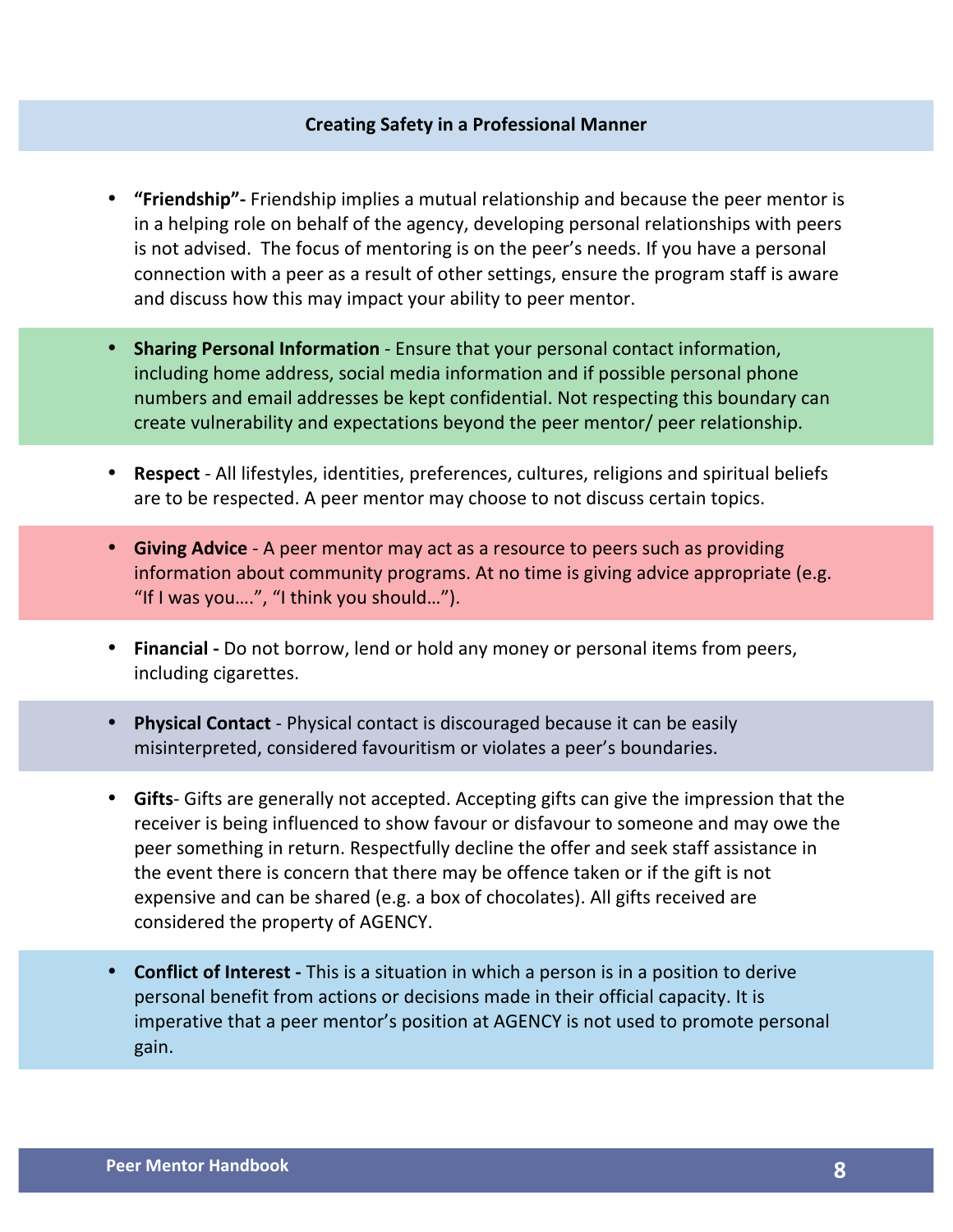## **Additional Safety Expectations**

- Peer mentors are not permitted to transport peers during or after peer mentoring hours.
- Smoking by peer mentors is permitted only in the designated area.
- Defer to staff if there are any safety concerns, such as drug use or possession, or damage to the property. Secure the situation, keep yourself safe and assist the peers under staff direction. Do not physically intervene in the event of a dangerous incident.
- Peer mentors are prohibited from using alcohol or drugs while performing peer support duties. If prescription medication is affecting the ability of either a mentor or peer to perform their duties, any visit or group planned needs to be rescheduled to a time when the effects will no longer be present. Visits may not take place when a peer is under the influence of alcohol or drugs.
- Report any criminal charges to the program staff contact.

## **Developing Relationships**

A peer mentor is encouraged to develop relationships with many peers as it relates to the work that is done.

- Listen.
- Empathize.
- Give information when it is requested.
- Establish and maintain healthy boundaries with peers.
- Empower and support peers to make their own decisions.
- Be mindful of when and how self-disclosure is used and keep the focus on the peer's needs.
- Redirect peers to appropriate resources if they require support that is outside the peer mentor's scope of practice.

## **Supervision and Support**

- New peer mentors will have an initial performance review after three months. Regular reviews will then take place once per year.
- Peer mentors will attend a mandatory monthly team meeting. Support by way of coaching, guidance, problem-solving and training is offered by program staff as well as peer mentors in a group structure.
- Peer support program staff are available to provide individual supervision and support on an as-needed basis.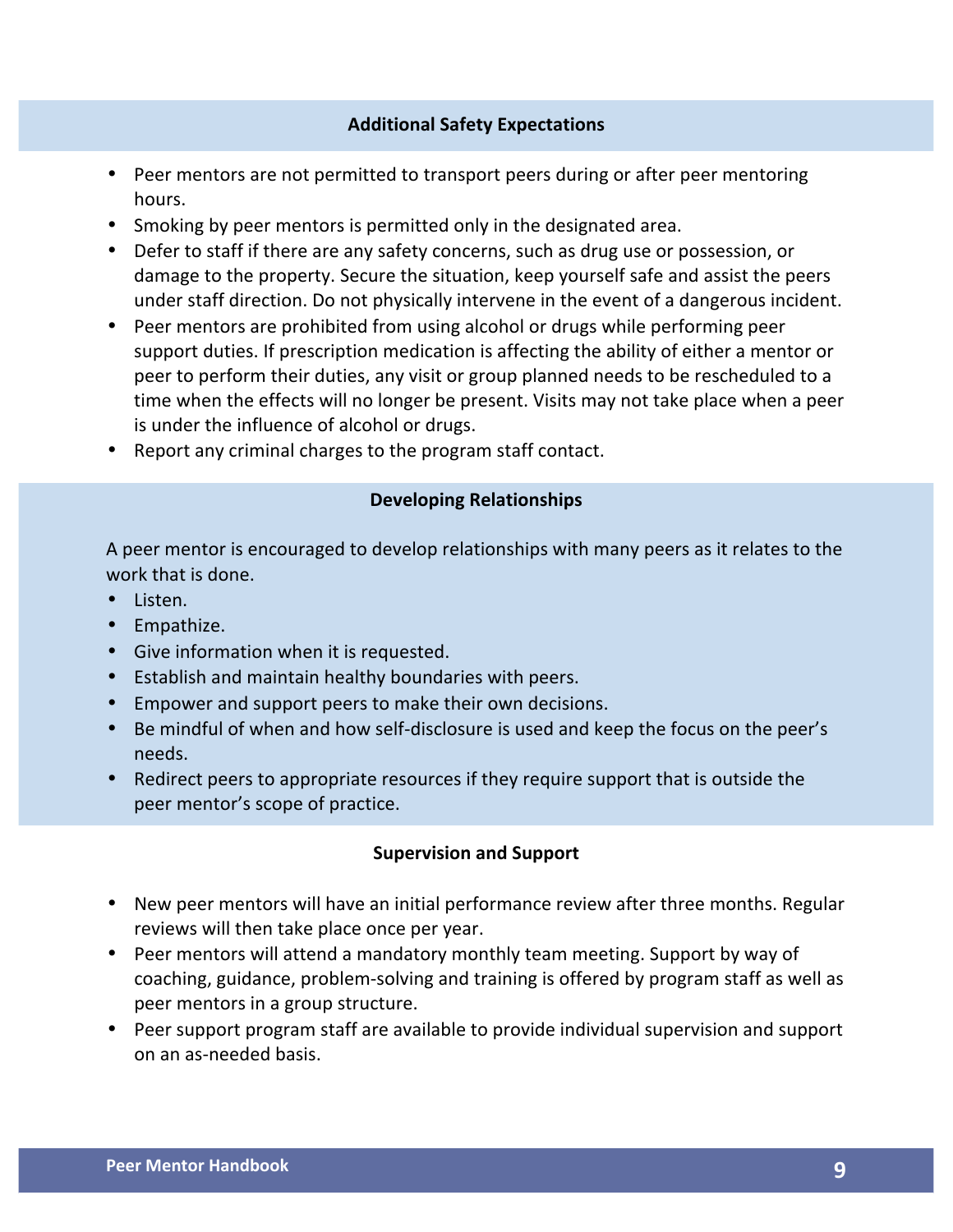## **General Duties and Responsibilities**

- Peer mentors need to inform the peer support program staff in advance if unable to attend any peer mentor activities (meetings, groups, workshops, training, etc.).
- Peer mentors must submit a completed Peer Mentor Services Volunteer Record Sheet at the end of every month.
- Peer mentors must file an Incident Report following any concerning issues or occurrences or unusual circumstances such as suicidal behaviour, violence, sexual inappropriateness, health crisis and/or if emergency services have been contacted. Peer mentors must notify the peer support program staff or in their absence, another agency staff member as soon as possible after an incident.
- Notify peer support staff immediately of any safety concerns that might arise.

## **One-to-One Peer Support Duties and Responsibilities**

- This program provides one-to-one support. No one else is to be included in any part of the meetings with a peer.
- Peer mentors must not recruit peers to be specifically supported by them. Peers may be self-referred or referred by a health professional. A peer support program staff will match peers with mentors. If after a trial period, the match is not working well, the peer or mentor may ask to be reassigned.
- Once a match is made, there is a maximum of 10 visits for 1-2 hours per visit. It is understood that there may be occasions when a visit is shorter. If a peer does not show up for a visit, it is the mentor's responsibility to report this to the peer support program staff on the following business day.
- The peer mentor initiates phone contact to set up weekly or bi-weekly meetings with the peer at a mutually convenient time and place.
- Hold scheduled one-to-one visits with peers in a safe public environment. Maintain confidentiality in public places.
- This is a formal relationship. Peer mentors are friendly with peers, but not friends. There are no casual meetings as friends or with friends outside the program and no planned activities as friends.
- At the end of the formal relationship, a friendship can commence if agreed upon by both parties.
- In the first meeting, after getting to know each other, mentors ask peers if they have any goals they would like to set. Mentors do not set the goals. Mentors respect where the peer is at and empower them to make their own decisions even if it is not what they would do.
- Peer mentors are expected to note by date:
	- o all contacts with persons served, including telephone contacts;
	- o all messages left and "no shows";
	- o other collateral communication, including unusual occurrences;
	- $\circ$  other important incidents.
- Notes should be recorded on the day of the visit.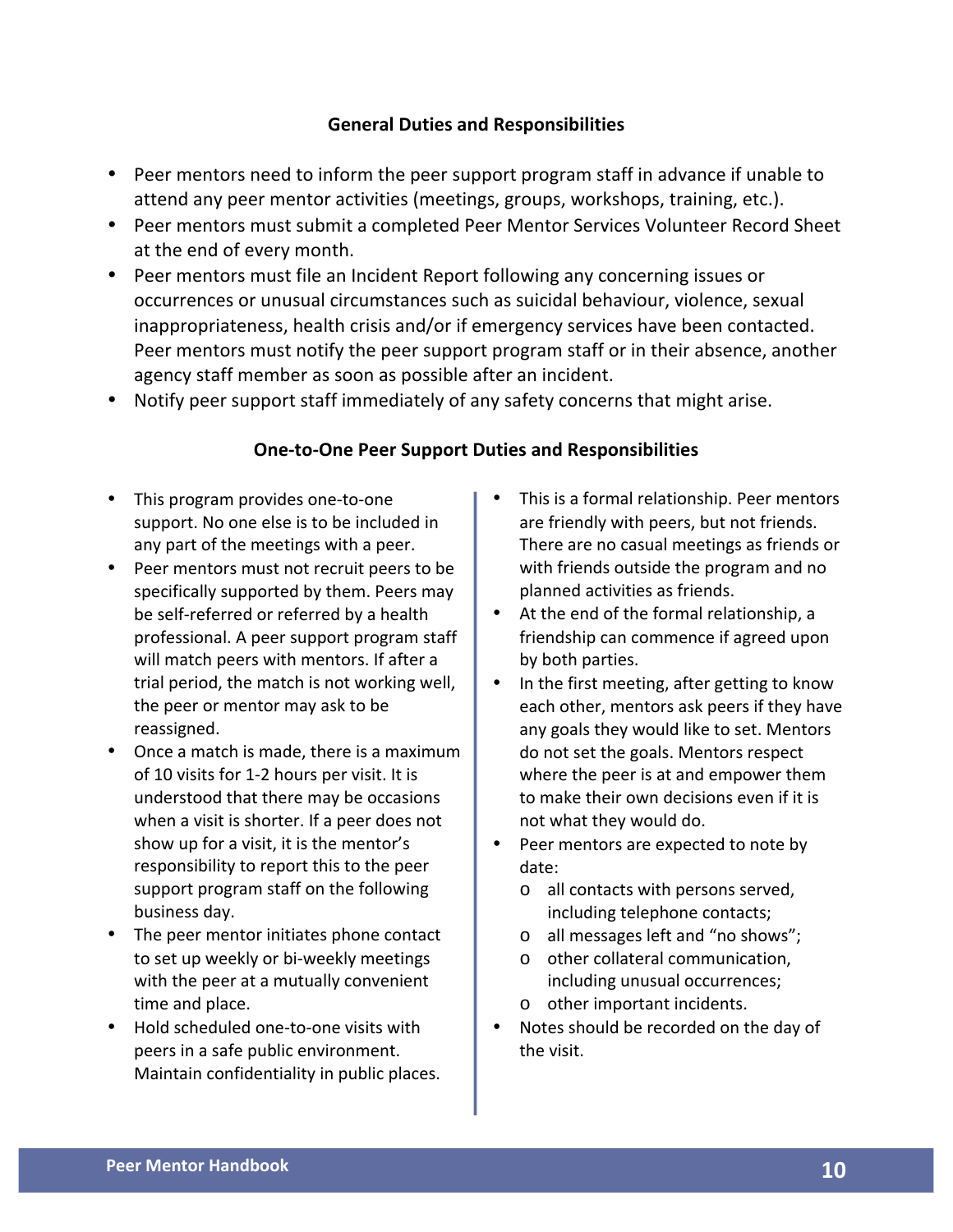## **Group Peer Support Duties and Responsibilities**

- Groups are co-facilitated with another peer mentor.
- Peer mentors are expected to arrive early to set up the space and welcome each peer as they arrive.
- At the start of the group, remind everyone that everything said in the room is confidential and review the group guidelines and principles of support handouts.
- Make any announcements that are needed (program staff will provide you with these ahead of time).
- Take attendance.
- Facilitate a large group discussion drawing inspiration from quotes, poetry, books, video, etc. provided by a peer mentor or a program participant.
- Depending on the number of peers present at any given meeting, the large group may be divided into 2 or 3 smaller groups for check-in.
- Maintain a positive and supportive environment.
- Facilitate a small group check-in, allowing each person time to talk.
	- $\circ$  Everyone needs an equal opportunity to share and to receive empathy from other group members.
	- $\circ$  Mention how much time there is in total and for each person. For example, "We have 45 minutes and 6 people, so we have about 7 minutes each".
	- o Model respect for each other's time.
	- $\circ$  Try to start with a person (maybe yourself) who you know will respect the time guidelines to set the pace for others. There will be occasions when someone will need a little more time, so it can be helpful to have them share towards the end, as not everyone will need all their allotted time.
	- $\circ$  Let people talk. For some, this is the only opportunity to share in a safe, confidential environment. Although it's helpful for others to share similar experiences, refocus the conversation if people are going on too long about their experiences during another person's time or are getting into advicegiving.
- Peer mentors are expected to keep a record by date of attendance, general group content/topics and unusual occurrences or incidents. Notes should be recorded on the day of the activity.

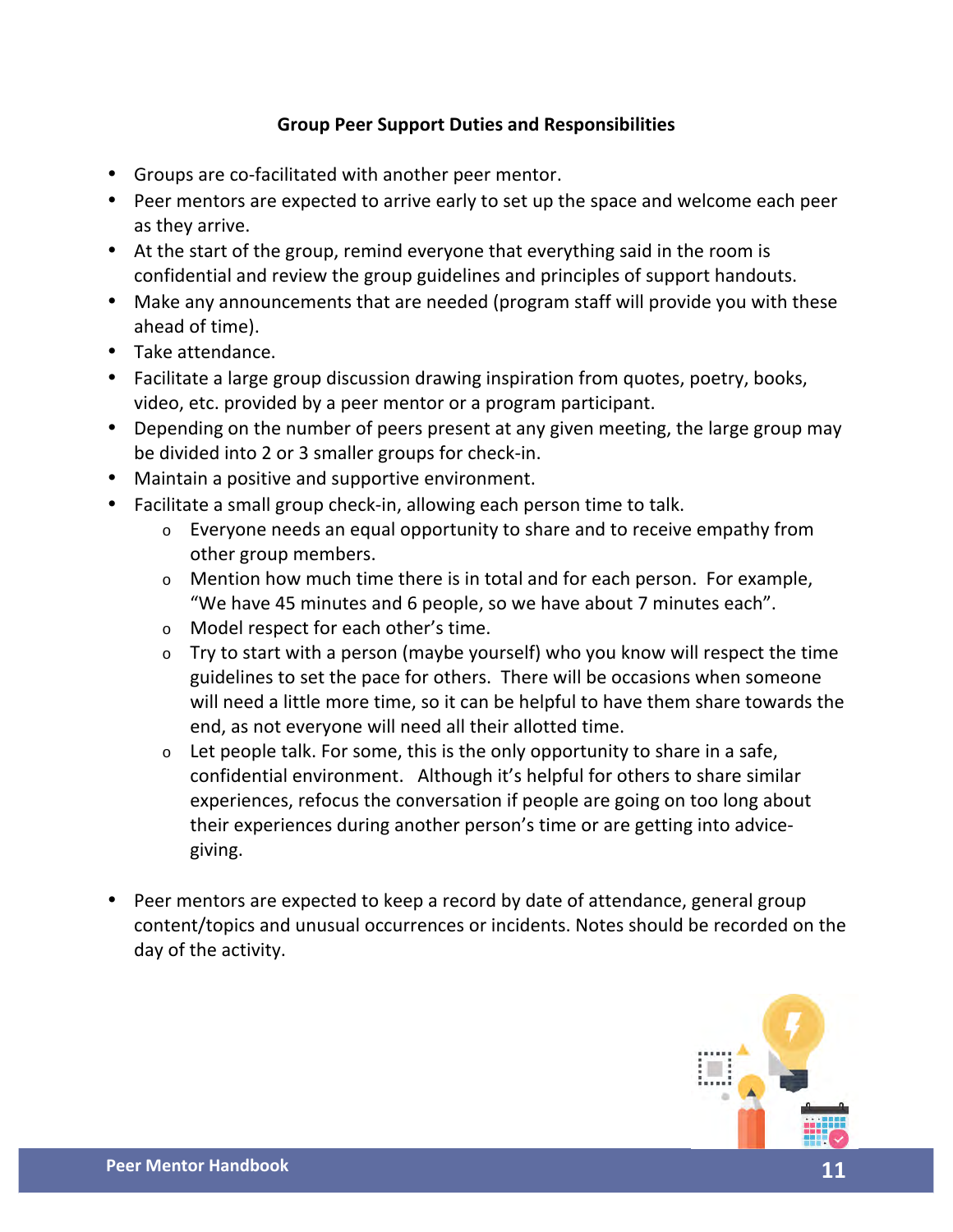## **Tips to help you facilitate groups**

- If you need to refocus the group or a person, it's best to be straightforward and honest. Some examples of what to say:
	- o "I'm concerned about our time. We have 10 minutes left and 3 more people need to share".
	- $\circ$  "I think we've gotten a bit off track. What would you say is the one main thing you are worried about?"
	- $\circ$  "Just a reminder that this is Joe's time. I'd like to hear more about that subject during your time, Kyle."
	- $\circ$  "This seems like an important thing for you to talk about, I'm just worried we won't have enough time for you to get the support you need in group, would you like to talk with a staff member?"
- It is very important to intervene if another group member is being judgmental or negative. If you don't, peers may think you are in agreement. Some examples of what to say:
	- $\circ$  "That's fine if you don't agree with that behavior, but we are not here to judge each other".
	- $\circ$  "I think we all know we can make some poor decisions when under the influence of alcohol."
	- $\circ$  "That's one way of looking at that. I see it as an opportunity for growth."
- At our agency, we respect the medical model and encourage people to consult with their doctors and other medical professionals, especially in regards to medication.
	- o "It's very important you speak to your doctor or pharmacist before making any medication changes."
	- $\circ$  "Supplements can be helpful, but also harmful if taken with certain medications. Please talk to your doctor before taking anything besides your prescription."
- Use your judgment in unusual circumstances.

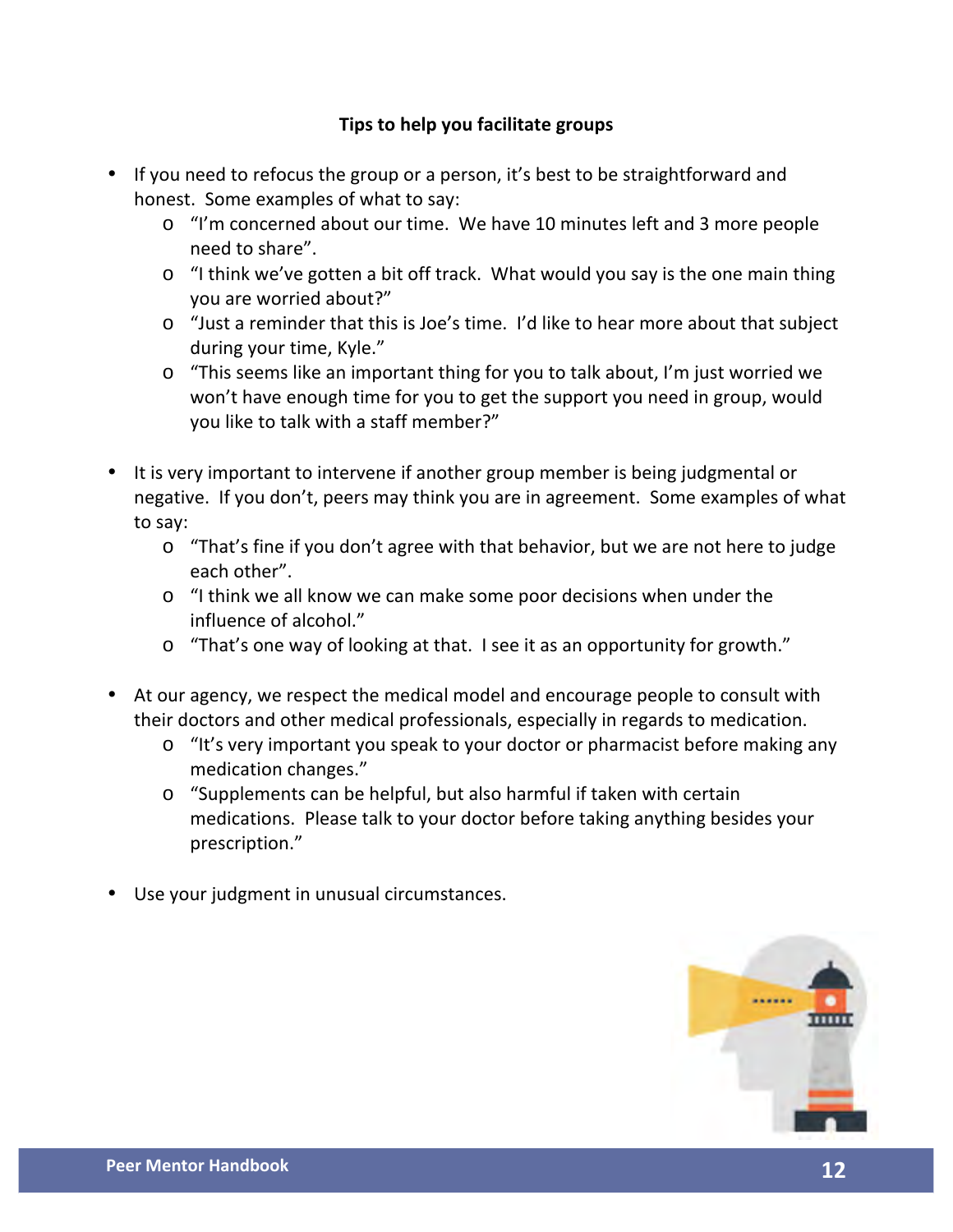## **Violation of Program Policy**

- Peer mentors will be given three warnings concerning violations of program policy. If violation of policy continues, the peer mentor will be subject to disciplinary action. This may include an enforced leave of absence, re-training or dismissal.
- Serious violations of program policy including breach of confidentiality, harassment, bullying, engagement in unlawful activities, use of alcohol and drugs and sexual misconduct (sexual comments, behaviours, innuendo, etc.) are grounds for immediate dismissal.
- Peer mentors have the right to appeal any disciplinary action.
- Appeal Process: [**Example**:
	- o The peer mentor must state in writing the intention to appeal and reasons for the appeal and submit to the peer support program staff. A response will be provided within two weeks.
	- $\circ$  If resolution of the appeal is not achieved at this level, the peer support program staff will arrange for an agency manager to address the appeal. This will take place within two weeks.
	- $\circ$  If resolution of the appeal is not achieved at this level, the agency manager will arrange for the executive director to address the appeal. This will take place within two weeks.
	- o The peer mentor will be able to attend each meeting with a support person of their choice.
	- $\circ$  The decision of the executive director will be final.

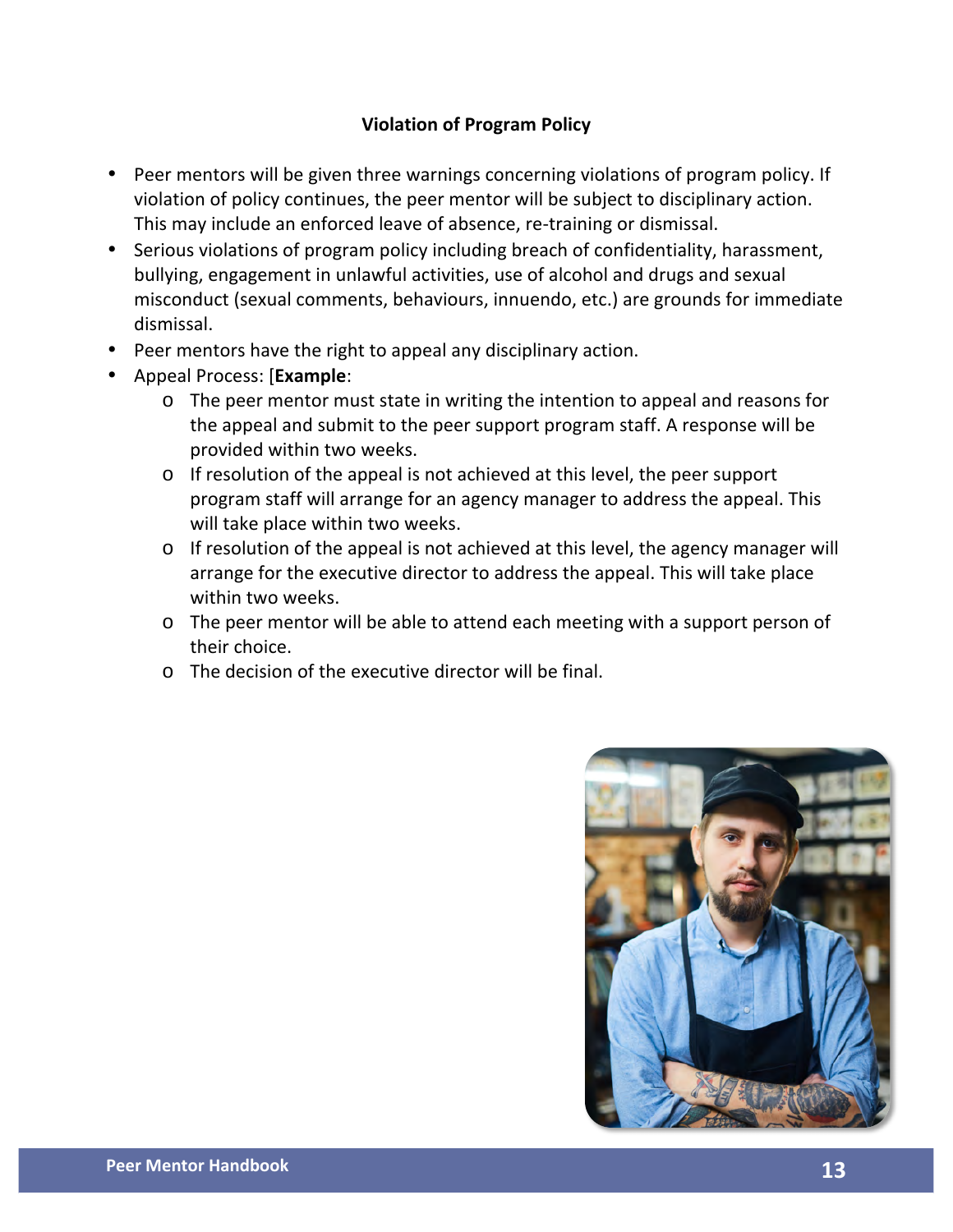## **Honorariums**

- Overview: An honorarium is a payment designed to recognize and acknowledge the contribution of mentors to the peer support program and to offset any personal costs to the peer mentor during a service such as transportation or activities. This payment should not be recognized as an equivalent value to a professional wage, but as a token of appreciation and value assigned to it. [**Example**: Honorariums will be paid for the following peer support program activities: one-to-one visits, group facilitation, hospital activity facilitation, social group outing facilitation and public speaking events.]
- Payment: [**Example**: Honorarium payments will be given in the form of a cheque once per month at \$20.00 per service. It is to be noted that the honorarium is given for the service provided and not based on the hours of service provided.]
- Taxable Income: It is important to note that Canada Revenue Agency regulations state that honorariums are considered as salary and thus constitute taxable income. It is at the sole discretion of the peer mentor to declare honorariums received as income on their annual income tax return.
- Processing the payment: [**Example**: In order to process an honorarium payment, a volunteer timesheet must be completed by the end of the month and signed by the peer support program staff and submitted to the agency financial department. All information on the time sheet must be completed in order for the payment to be processed.]

## Leave of Absence

- Peer mentors are entitled to take a leave of absence to prevent burnout, protect health and wellbeing or because of relapse.
- The peer mentor on leave does not need to resign from the program. The peer support program staff must be informed of the intention to go on leave either verbally or in writing and an approximate return date, preferably no longer than 3 months.
- A peer mentor may be required to have an interview with peer support program staff before returning to active mentoring. The mentor may also be asked to complete a refresher course.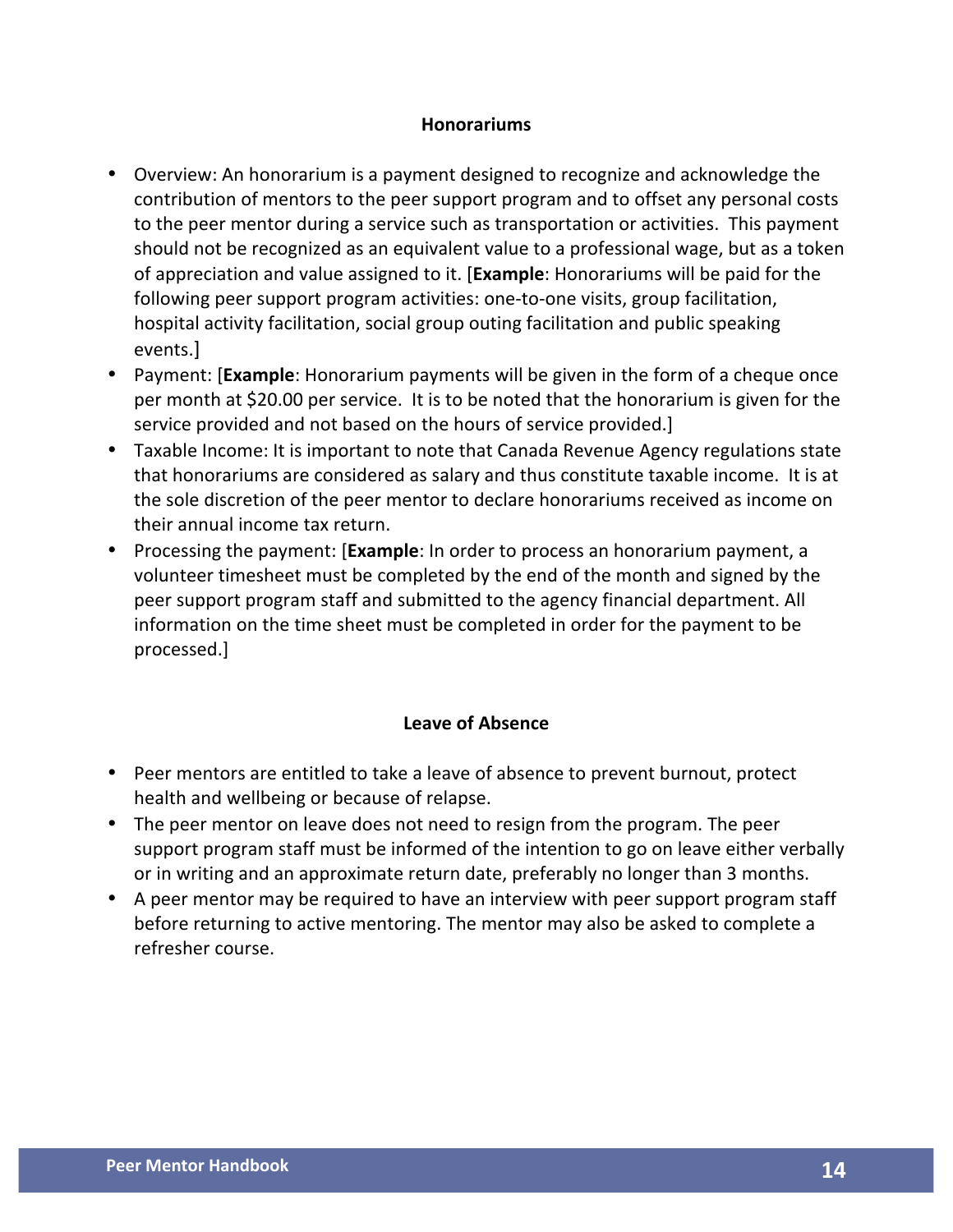

1

## **Confidentiality Guidelines**

The [AGENCY] expects that peer mentors who come in contact with confidential information as a result of their placement at [AGENCY] will:

- a) Access or discuss confidential information only as directed by [AGENCY] staff. Staff will determine what is "need to know information" for peer mentors to carry out their role.
- b) Preserve confidentiality of confidential information while placed at [AGENCY] and outside of work.
- c) Not engage in the release or sharing of any confidential information. If requested by another agency (this includes the RCMP), defer to [AGENCY] staff. There are procedures in place for these processes in accordance with the Freedom of Information and Protection of Privacy Act.
- d) Not share private information about program participants or co- workers with (other) program participants. Information about program participants should not be discussed in public places where conversations may be overheard. All information of a child protection nature or suicide ideation (thoughts expressing intent to die) must be reported to program staff immediately.

e) Redirect any program participants requesting access to their file to program staff.

#### **Purpose**

To protect the legal rights of our program participants, staff and stakeholders to privacy of their personal and business information in our custody and control. Peer mentors will be privileged to confidential information and therefore must adhere to the confidentiality policy and agreement.

#### **Policy**

In all circumstances, peer mentors will remain aware of the rights of program participants to have information about them held in confidence. The following guidelines are to be applied in maintaining confidentiality and disclosing information.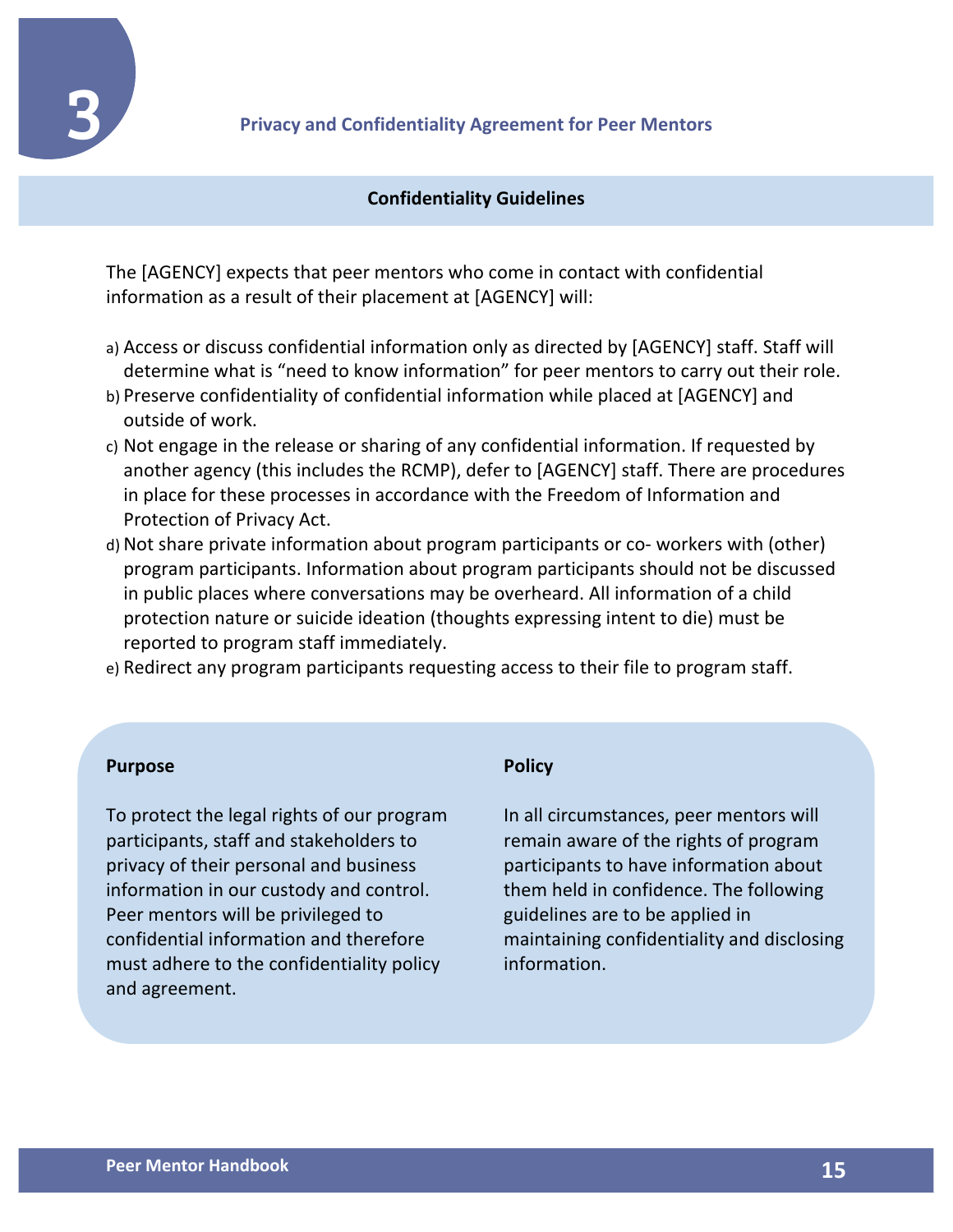## **Breach of Privacy and Confidentiality**

Where it has been discovered or reported that the confidentiality and privacy of [AGENCY] program participants and/or business has been breached, this will result in an immediate conference with the peer mentor and the appropriate [AGENCY] program supervisor to discuss the nature of the breach, consequences and the appropriateness of continuing the placement.

## **Examples of Breaches of Privacy and Confidentiality**

- Accessing information that you do not need to know to do your job, i.e., unauthorized reading of program participant files.
- Lending [AGENCY] keys to program participants so that they can access other areas of the building, including office space.
- Sharing of your personal contact information or the personal information of others (i.e. giving out program participant's phone number to other program participants upon request).
- Leaving file storage unlocked if it should be locked when not in use (if the peer mentor has access).
- Showing, telling, copying, selling, changing or disposing of confidential information that is not pertinent to your role.

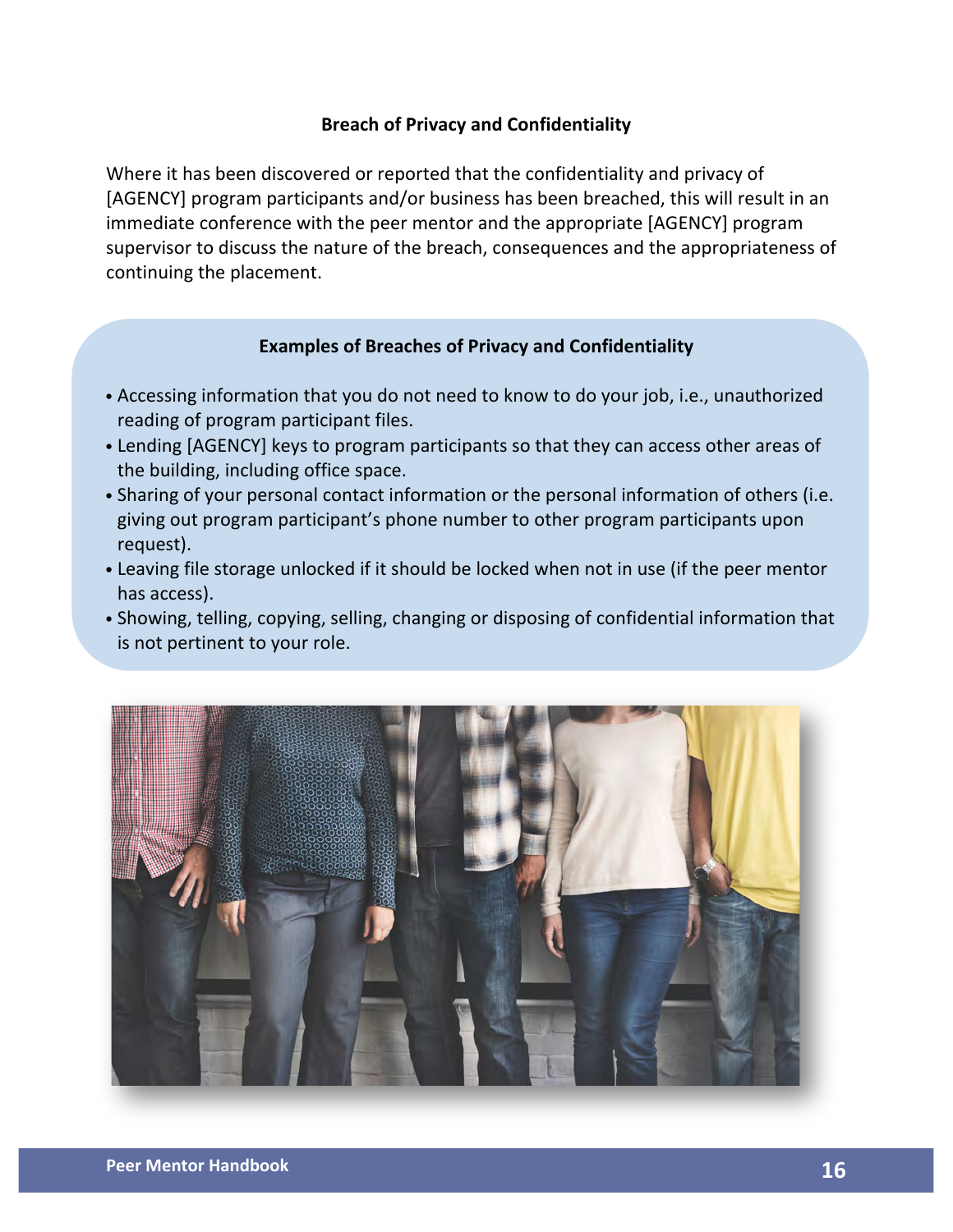OFFICE USE ONLY RECEIVED:

## **PEER SUPPORT SERVICES: OATH OF CONFIDENTIALITY**

PLEASE FAX COMPLETED FORM TO**FAX #** OR SUBMIT TO **AGENCY ADDRESS**

## **Oath of Confidentiality**

, as a peer mentor with peer support services for the AGENCY promise that information I am privy to with relation to a person involved with peer support services will *only be shared by me for consult and supervision* with

- $\cdot\cdot\cdot$  the peer support staff and their supervisors and
- $\cdot$  other AGENCY peer mentors in the peer support team meeting (under supervision of the peer support staff or designate).

In case of emergency as described below and when I cannot get a hold of the peer support staff or their supervisors, I will contact another AGENCY staff member.

I understand that it is my responsibility to contact the peer support staff or other AGENCY staff members as mentioned above, immediately when:

- $\div$  there are concerns about child abuse or neglect;
- $\div$  there is a clear risk to the safety of a third party;
- $\div$  there is a risk of suicide;
- $\div$  there is a risk of harm to the peer.

I understand that:

- v Any misuse on my part of an individual's information, intentional or unintentional, shall be considered a breach of this oath as a peer mentor of peer support services.
- $\cdot$  This breach will be reported to the peer support staff, their supervisors and the executive director of AGENCY.
- $\div$  Disciplinary action will be taken up to and including termination of my enrolment as a peer mentor of peer support services.

| Peer Mentor        | Date |
|--------------------|------|
| X                  |      |
| Peer Support Staff | Date |
| X                  |      |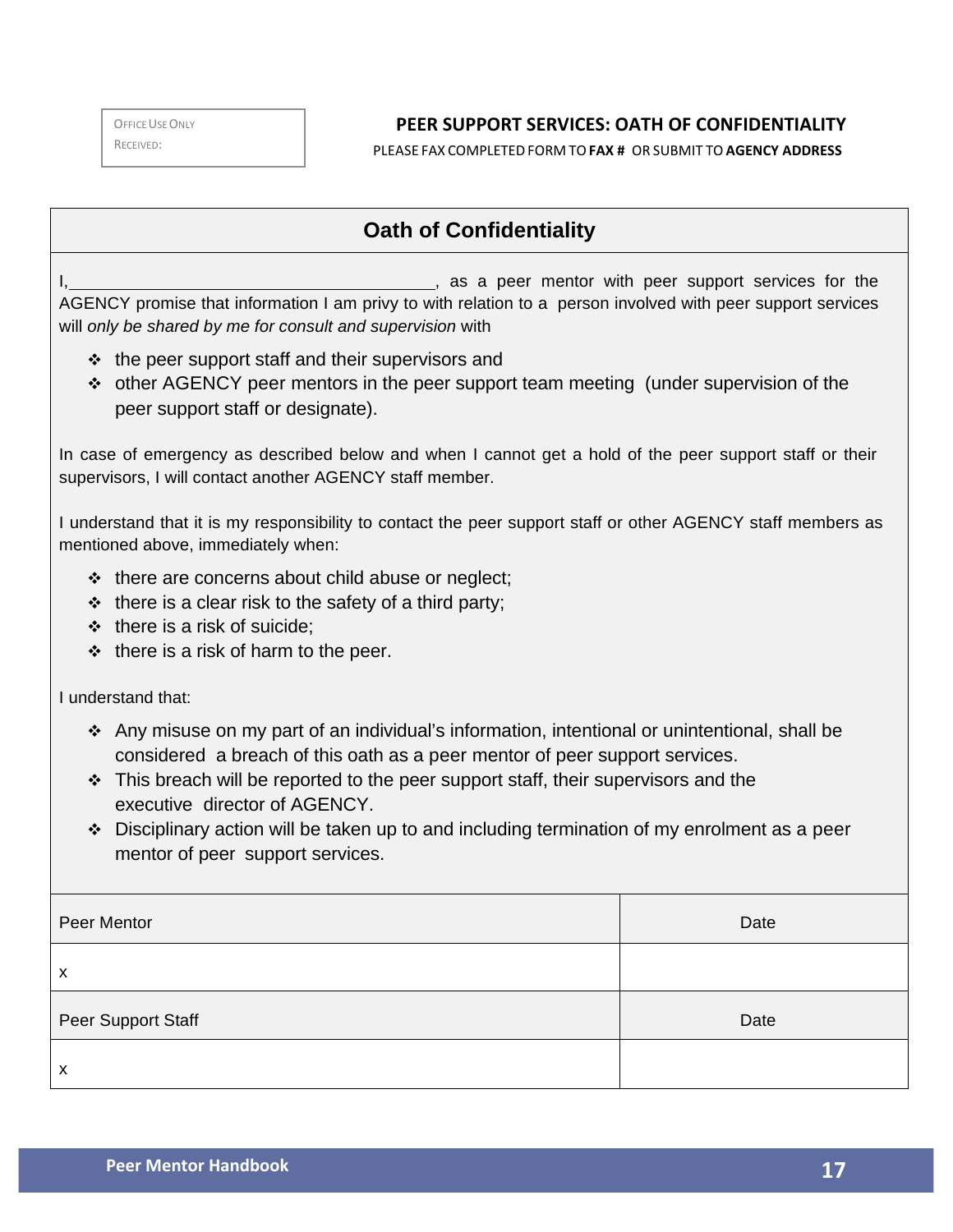

Board, staff, volunteers and students that provide services on behalf of the [AGENCY] are accountable to the people they serve and to this agency. This accountability is achieved by adherence to the mission statement, philosophy, declaration and the practices determined by this agency. Failure to fulfill the obligations of this Code of Ethics may result in disciplinary procedures and appropriate consequences.

Staff members, volunteers, students, and board members of the [AGENCY] shall be committed to the adherence of the following obligations:

- To regard the welfare of the [AGENCY's] program participants as their primary professional duty.
- To not knowingly enter into an intimate personal, including sexual, relationship with any agency program participant while they are receiving services from the agency and for an appropriate period of time after terminating the professional relationship.
- To maintain an objective, non-possessive, non-judgmental, professional relationship with program participants and colleagues.
- To act in a conscientious, diligent and efficient manner and exhibit responsibility and concern for the wellbeing of colleagues by not ignoring manifestations of illness or unethical conduct.
- To strive for competence in the performance of the services and functions undertaken to promote excellence in this agency and to fulfill their obligations and responsibilities with integrity.
- To protect the confidentiality of all professionally acquired information and to disclose such information only when properly authorized or when legally or professionally obligated to do so.
- To ensure [AGENCY] marketing and promotional materials never intentionally misinform or mislead the public or misrepresent [AGENCY].
- To ensure marketing activities reflect the integrity of the [AGENCY] to maintain the support and trust of the community.

4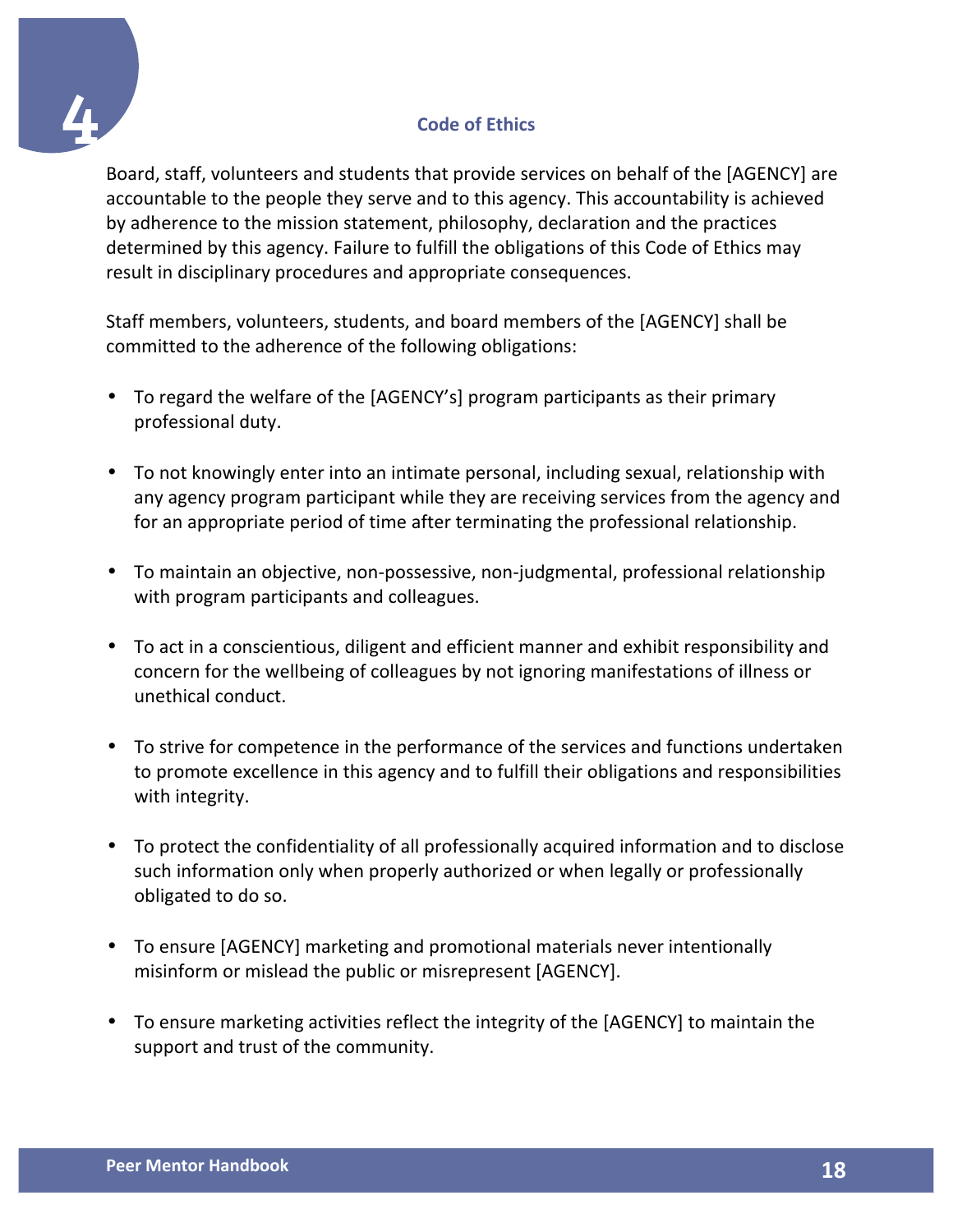- In the matter of personal use of alcohol and/or other chemicals, to serve as a positive role model for program participants and/or colleagues.
- To ensure off-duty conduct does not negatively bring the agency's reputation into dispute. Additionally, off-duty conduct shall not negatively affect the ability of the employee/volunteer to do their job.
- To remain aware of personal beliefs and prejudices and shall refrain from imposing them on program participants and colleagues.
- As part of their commitment to providing quality service, to accept responsibility for continuing their education and professional development and, whenever possible, take advantage of such opportunities.
- To not use any authority given by the agency in a coercive manner to meet personal needs and not promote dependence of any program participant or colleague but, rather, assist others to grow and develop their skills and abilities.
- To remain aware of the possibility of exploitation and shall not knowingly engage in activities which may exploit program participants, their families, or colleagues for personal, financial or social gain.
- To maintain a respectful attitude toward other agencies. If strongly opposed to the methods or philosophies of any agency, to utilize the appropriate lines of communication to address the issue.
- To not discriminate against any person on the basis of race, religion, socioeconomics, gender, gender identity, sexual orientation, political belief, ancestry, age, ability or marital status.
- To refrain from making unauthorized representations to outside bodies in the name of this agency.
- Employees/volunteers must not solicit the agency's program participants or discharged program participants for their private practices.
- Employees/volunteers in private practice must not treat program participants in their private practice who are eligible for services from the agency. Employees/volunteers must inform program participants of their eligibility to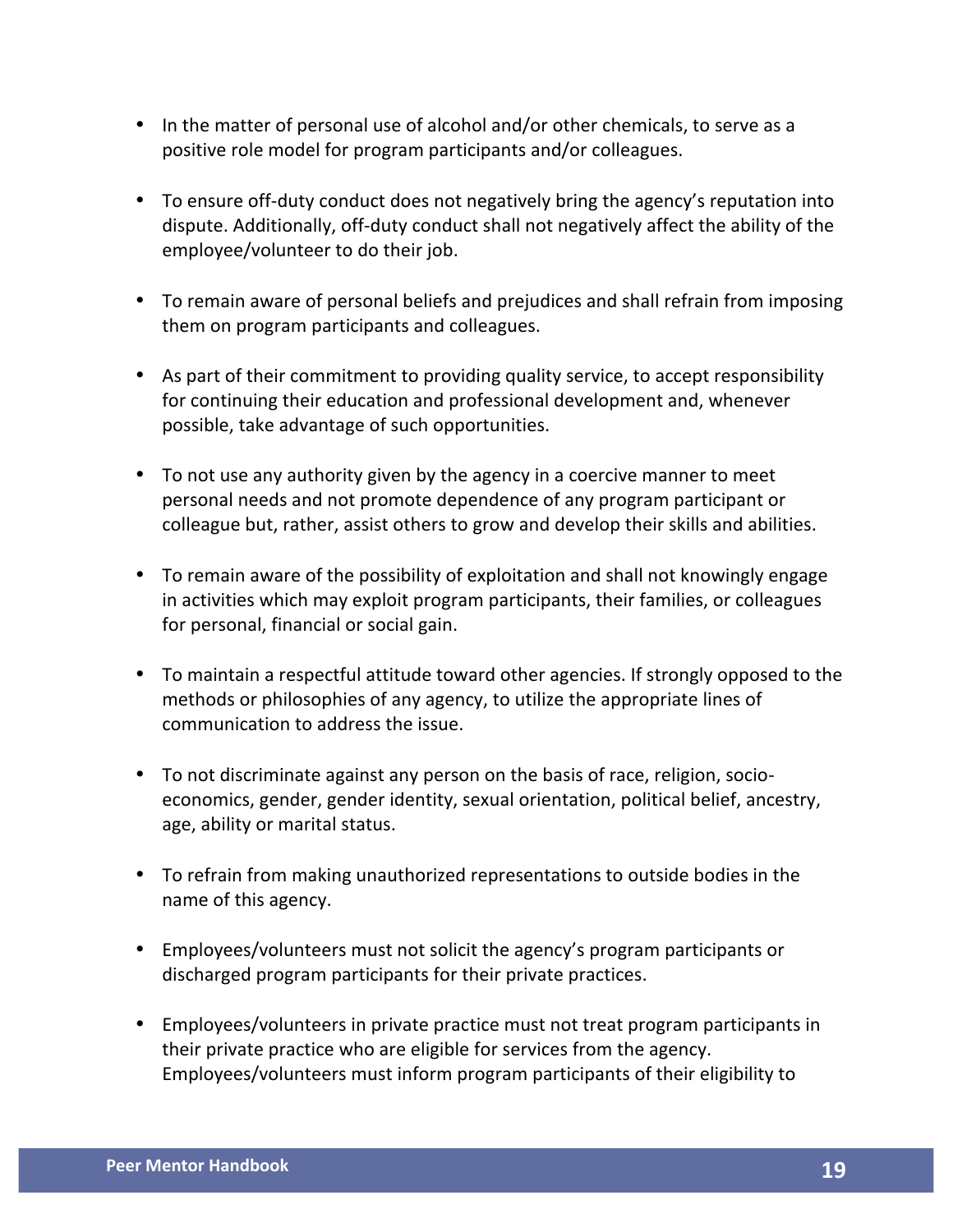receive services at the agency.

- When providing program participants with information on private practitioners, all options are discussed with no preferences or recommendations given.
- Employees/volunteers do not participate in organizational decisions from which they could benefit personally.
- Employees/volunteers may not accept gifts/benefits from program participants or other agencies that may be perceived to influence their role or relationship with a program participant.
- Employees must report potential or actual conflict of interest situations to their supervisor who will report it to the executive director.

The executive director has final authority to resolve a conflict of interest situation. Final appeals may be made to the board of directors.

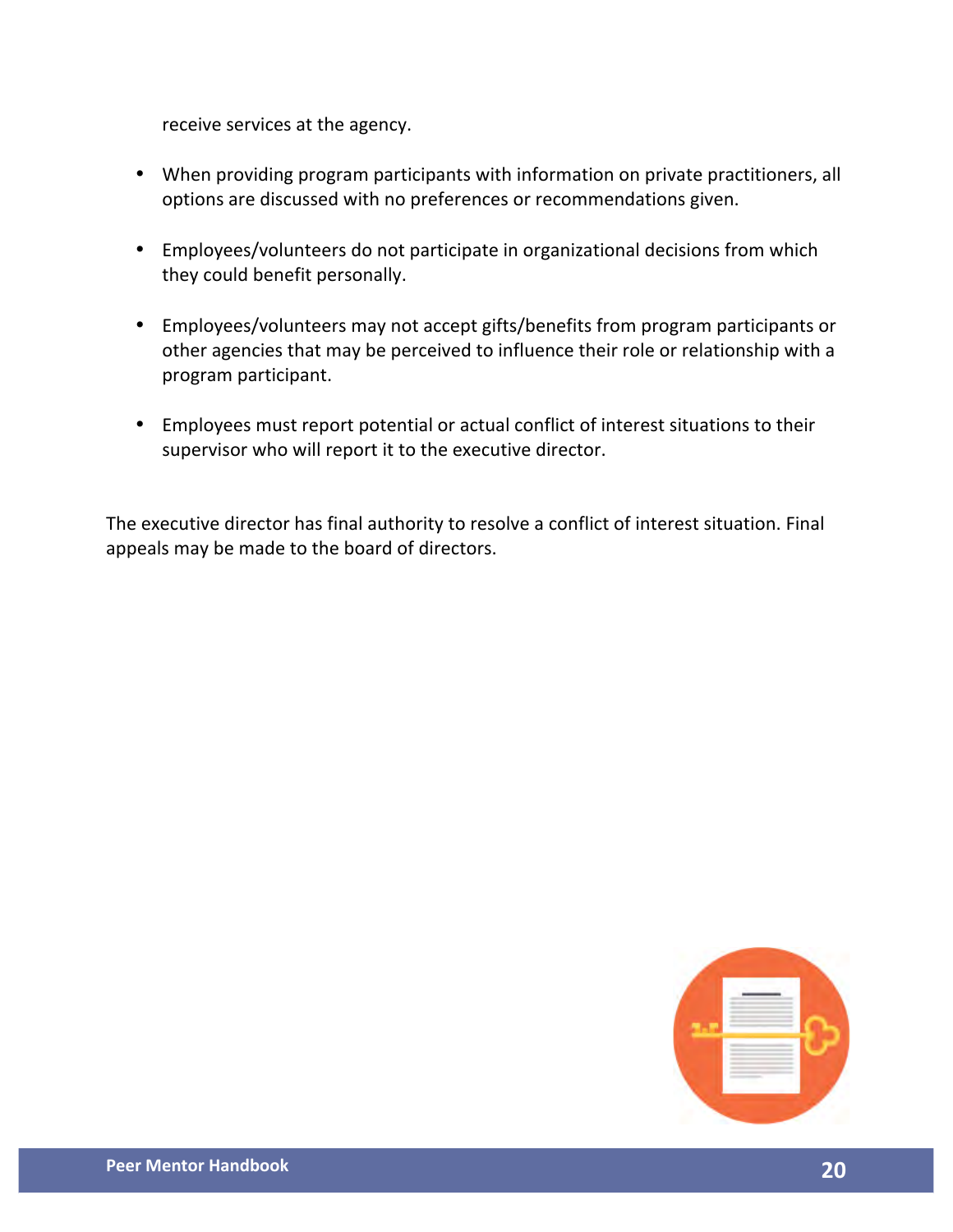## **Code of Conduct**

## **Respectful Workplace Policy**

5

[AGENCY] recognizes the right of all employees, board members (including all members of governance committees), volunteers, contractors, donors and guests to be treated with respect and dignity, in an environment free from harassment. [AGENCY] shall take such actions as are necessary, which may include discipline, respecting an employee, trustee or volunteer engaging in harassment (sexual or personal as defined below) in the workplace. To constitute harassment, behavior may be repeated or persistent or may be a single incident.

This policy applies to all persons related to or dealing with [AGENCY]. This includes employees, board members (including all members of governance committees), volunteers, contractors, donors and guests or anyone else dealing with [AGENCY]. It is a condition of employment, paid or unpaid; it is imperative that there be respect for the personal dignity of all persons. This policy applies in and on all [AGENCY] premises, and wherever a [AGENCY] sanctioned event takes place.

Preventing harassment is everyone's responsibility. Senior management and board members are expected to act against harassment even without a formal complaint and employee and board members are expected to express their disapproval if they encounter harassing behavior. "Harassment" is defined as conduct or comments that the person knew or ought reasonably to have known would be unwelcome and inappropriate or otherwise offensive to a person or a group of people and that have the effect of creating an intimidating, hostile, embarrassing or offensive work environment. The accused harasser's intent has little bearing; the impact of the act is what is considered. Harassment includes sexual harassment, personal harassment and abuse of authority.

Harassment can occur with a colleague, a supervisor, subordinate, volunteer, board or board member, persons contracted to work for the organization or donors/customers. It can occur through telecommunication equipment such as the telephone, facsimile machine, or computer terminals in the workplace or the employee's home. Harassment comprises unwelcome or objectionable conduct, reprisal, communication, comments or display made on either a one time or continual basis that could reasonably be expected to demean, belittle, or cause personal humiliation or embarrassment.

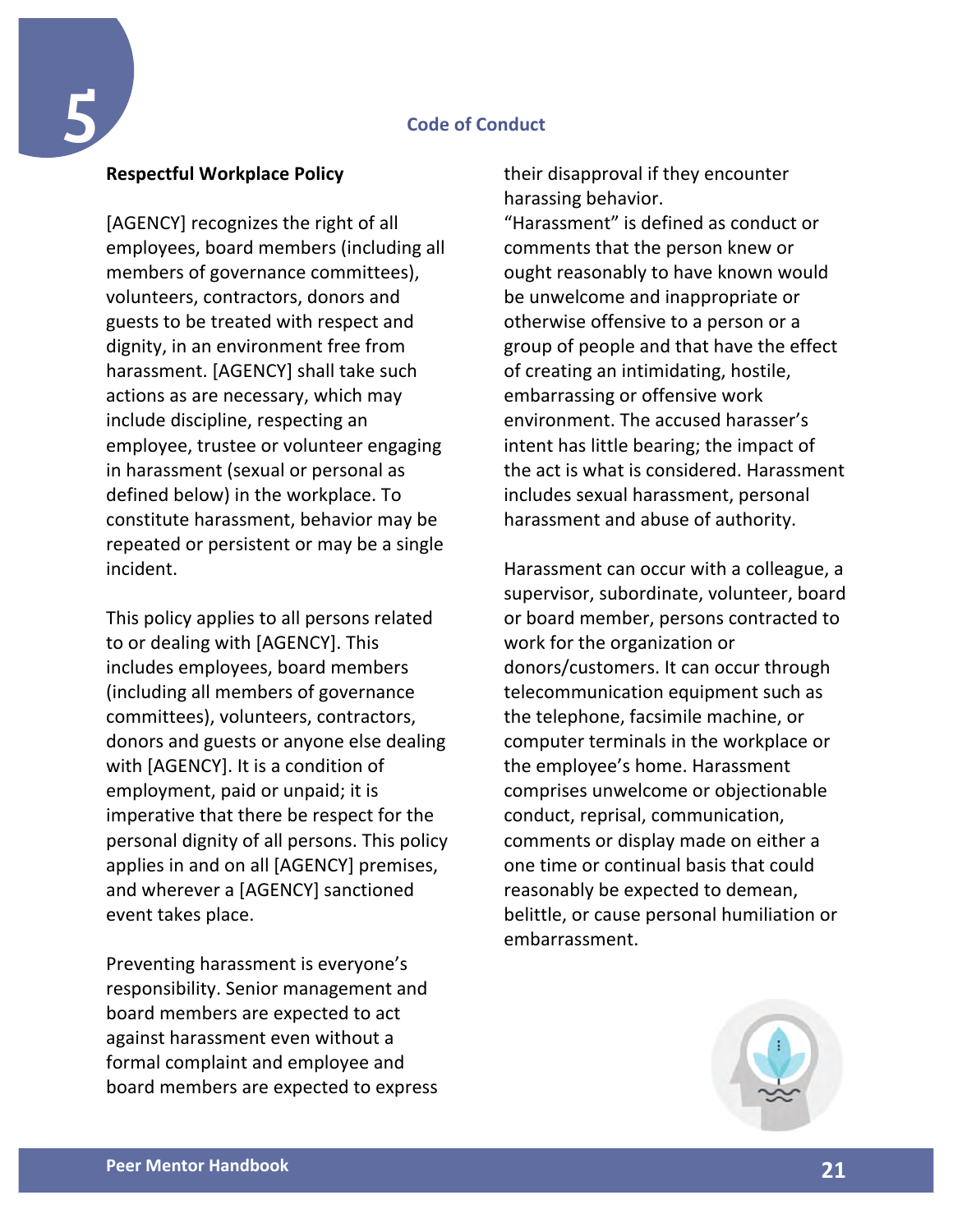Without limiting the definition, harassment as defined in the British Columbia Human Rights Act, is discrimination on the basis of the following prohibited grounds:

- o Race
- $\circ$  National or ethnic origin
- o Color
- o Religion
- o Age
- $\circ$  Gender/Gender identity
- o Sexual orientation
- $\circ$  Marital or family status
- o Source of income
- o Disability
- $\circ$  Conviction for an offense for which a pardon has been granted

Sexual harassment is defined as "any conduct, comment, gesture, or contact of a sexual nature that the person knew or ought reasonably to have known would likely cause offense or humiliation to any employee, or that might on reasonable ground be perceived by that employee as placing an implicit or explicit sexual condition on employment opportunities for training, job security, performance assessments, promotion, or salary increases". Sexual harassment may occur in the form of behavior by any gender or gender identity toward any other gender or gender identity.

Harassment and sexual harassment includes, but is not limited to:

- o Abuse of authority, which undermines or threatens an employee/volunteer's career.
- o Written or verbal insult, abuse, or threats.
- $\circ$  Racial or ethnic slurs, including racially derogatory nicknames.
- o Unwelcome remarks, jokes, innuendoes, or taunts.
- $\circ$  Patronizing, or condescending behavior, language or terminology, which reinforces stereotypes and undermines self-respect or adversely affects work performance or working conditions.
- $\circ$  Displaying offensive or demeaning pictures or material, (this includes pictures or material in private offices).
- $\circ$  Practical jokes which cause awkwardness, embarrassment, or negatively affect work performance.
- o Unwelcome sexually oriented remarks, invitations, jokes or requests whether indirect or explicit.
- o Leering or obscene or offensive gestures.
- $\circ$  Unwanted and inappropriate physical contact such as touching, kissing, patting, pinching and brushing up against a person.
- o Inquiries or comments about a person's sex life or sexual preferences.
- o Differential treatment based upon race, gender, gender identity, ethnicity, etc.
- $\circ$  Both physical and psychological intimidation, such as demeaning behavior, and treating others with a lack of respect or generally creating an atmosphere of fear.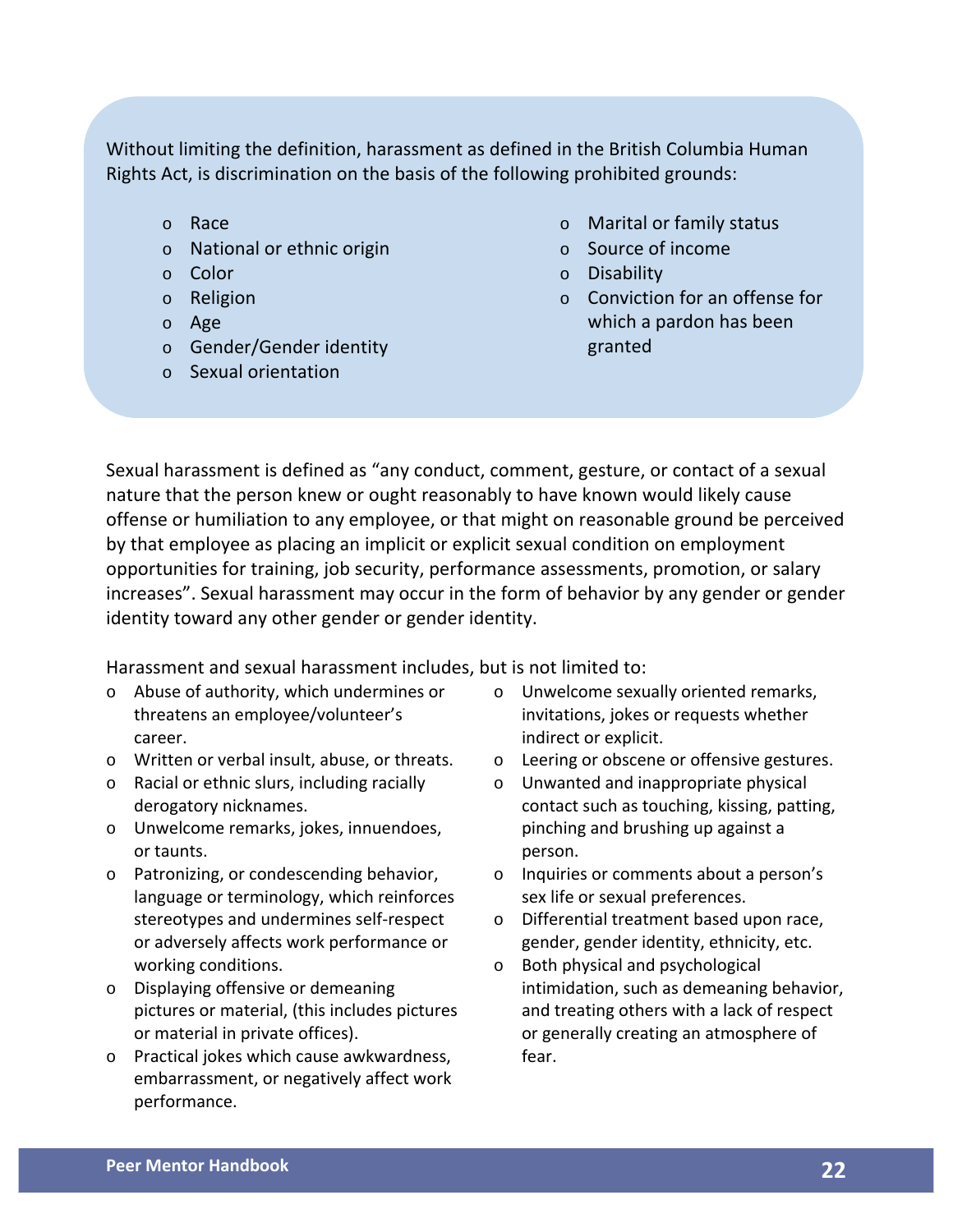It should be noted that, whereas some behavior may be offensive, inappropriate, unwanted, or a misuse of authority, it may not be considered harassment under the law. This does not make it acceptable at [AGENCY] and this type of behavior will not be tolerated.

Actions and comments have different effects on each individual. Just because one person may accept or tolerate offensive language, jokes or taunting, this should not make another person, who is offended or embarrassed by the same actions or comments, reluctant to express or report their objections.

Disciplinary action may include: warnings, reprimands, disciplinary counseling, negative performance appraisals, withheld or delayed promotions, suspension without pay, and termination.

## **Reporting a Complaint**

| If you are:                                                                                                                                          | <b>Report complaint to:</b> |  |
|------------------------------------------------------------------------------------------------------------------------------------------------------|-----------------------------|--|
| Employee/Volunteer                                                                                                                                   | Program Supervisor/Manager  |  |
| <b>Managers/Senior Managers</b><br><b>Executive Director</b>                                                                                         |                             |  |
| (Note: If Program Supervisor/Manager is the harasser, report to Executive Director.<br>If Executive Director is the harasser, report to Board Chair) |                             |  |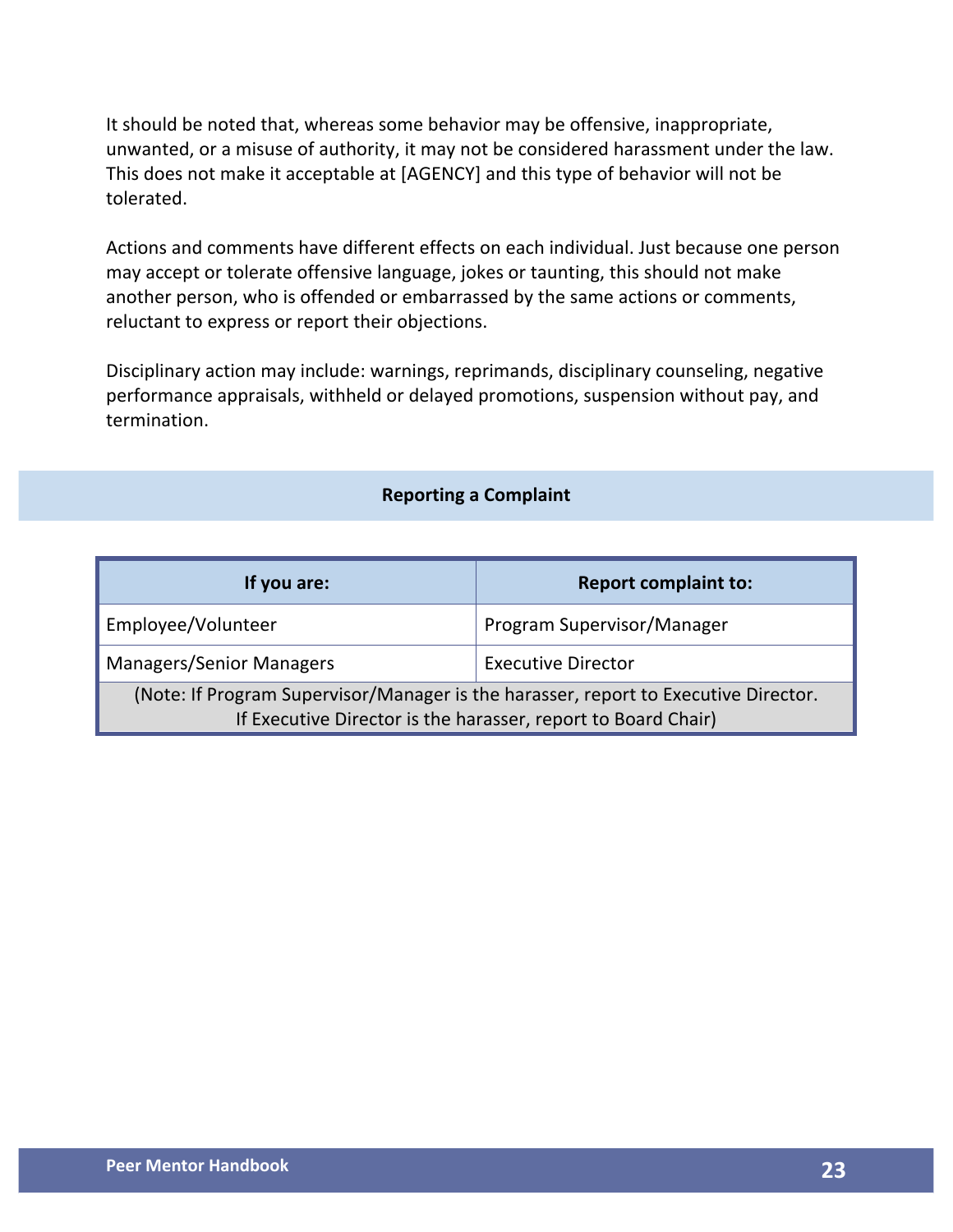## **Procedures for Complaints**

[AGENCY] encourages prompt reporting of complaints so that a rapid response and appropriate action may be taken. However, because of the sensitivity of these problems and the emotional toll such conduct may have on a person, the late reporting of complaints may not in itself preclude [AGENCY] from taking action.

Complaints may be lodged by a peer mentor (or by the program supervisor on behalf of a peer mentor) who is not being harassed directly, but who has witnessed or is affected by the harassment of others.

Investigations cannot be undertaken on the basis of an anonymous complaint. However, when a potential problem is brought forward, it will not be ignored. The potential problem will be actively monitored and when necessary steps will be taken to correct the situation. The investigator has an obligation to not knowingly permit or fail to take reasonable action to terminate the harassment.

Any peer mentor found guilty of harassment may be immediately removed from the [AGENCY] at the discretion of the investigator.

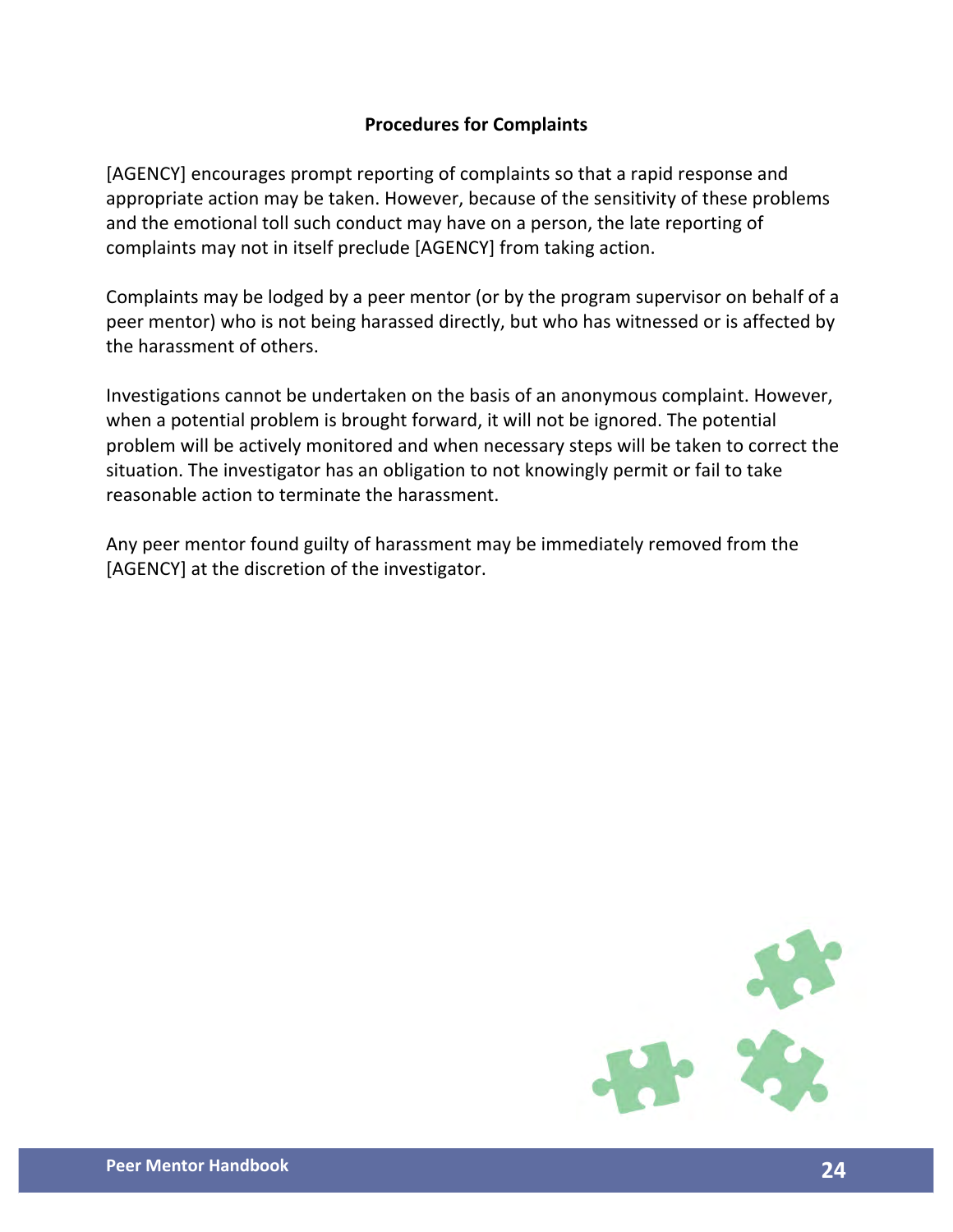## **Informal Process**

An employee or volunteer who experiences harassment should first attempt to make it clearly known to the person(s) responsible that the behavior is offensive and contrary to [AGENCY] policy and request that it stop. The harasser may not realize that their behavior is unwelcome and offensive.

In some situations, this may be difficult or inappropriate or the offensive behavior may continue even after the harasser has been told the behavior is offensive. In this case, the person being harassed should take immediate action as outlined below:

- The person who experiences harassment and attempts to deal directly with the harasser, but fails (or believes that direct approach is inappropriate), may choose to have the matter dealt with on an informal basis with the assistance of the supervisor (or appropriate alternate) without proceeding with a formal complaint. The purpose of this step is to provide a means of obtaining information by voicing the problem and developing a way to deal with it. Complainants are encouraged to discuss these matters directly with the supervisor, if they feel this could resolve the issue.
- Any employee or volunteer who allows, condones or witnesses harassment but takes no action or ignores a complaint of harassment will be seen as party to the harassment.
- An attempt must be made to resolve the problem within five business days.
- Where the complainant is unsure that harassment has occurred and would like help in determining whether or not the incident constitutes harassment, the complainant should immediately discuss the incident with the appropriate level of the organization (outlined in the previous page chart).
- Where the complainant finds the informal resolution of the problem is unsuccessful, inappropriate or unacceptable, the complainant may proceed with the formal complaint process.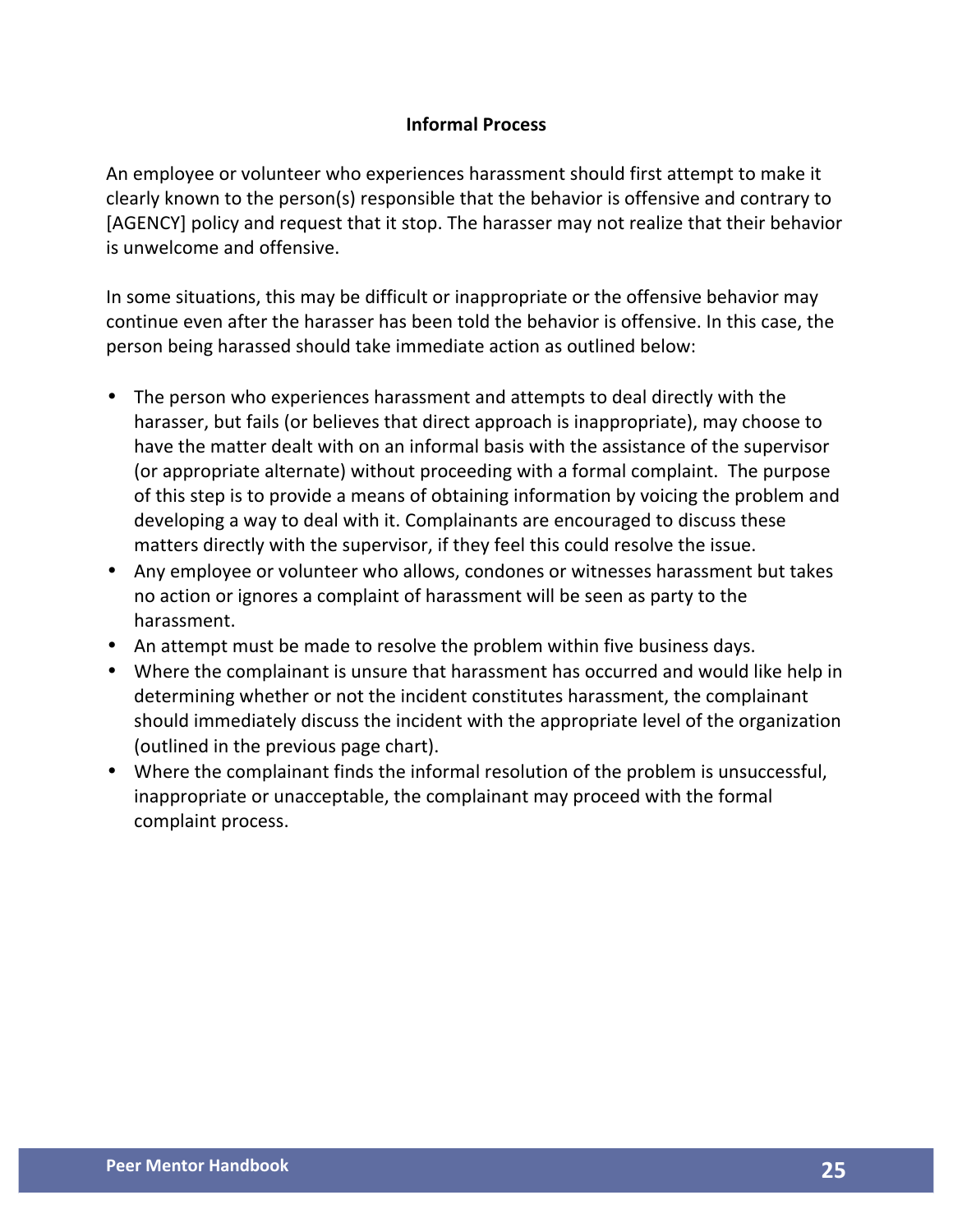## **Formal Process:**

The person to whom the complaint has been formally addressed will investigate all formal complaints. They must be written and signed and should be directed to the Chair (or appropriate alternate). The complaint must include a description of the incident, witnesses, if any, and steps already taken if any, to resolve the matter.

- 1. If an investigation is to be conducted, it will include interviews with the complainant, the alleged harasser, and any witnesses. The Chair (or appropriate alternate) will document the situation accurately and completely. The parties concerned will be advised their statements will form a part of a confidential report. The report will be available to the complainant and the alleged harasser at the end of the investigation.
- 2. If the complainant is also alleging that the Chair (or appropriate alternate) has allowed or condoned observed harassment, or has not responded to a complaint of harassment, this matter will also be included in the investigations and report.
- 3. The report will include all relevant factual information, a copy of the statements of the parties concerned, an appropriate analysis of the information including the conclusions reached, and any recommendations.
- 4. All decisions made will be based on the facts of the incident and not the personalities of the participants. The investigator may, at [AGENCY]'s expense, hire professional assistance to deal with the complaint. The decision of the investigator is considered final.
- 5. An attempt must be made to resolve the problem within ten business days from the written complaint being presented. The objective of a resolution will be to stop and prevent any recurrence of harassment and, where appropriate, mitigate the effects the harassment has had on the individual.

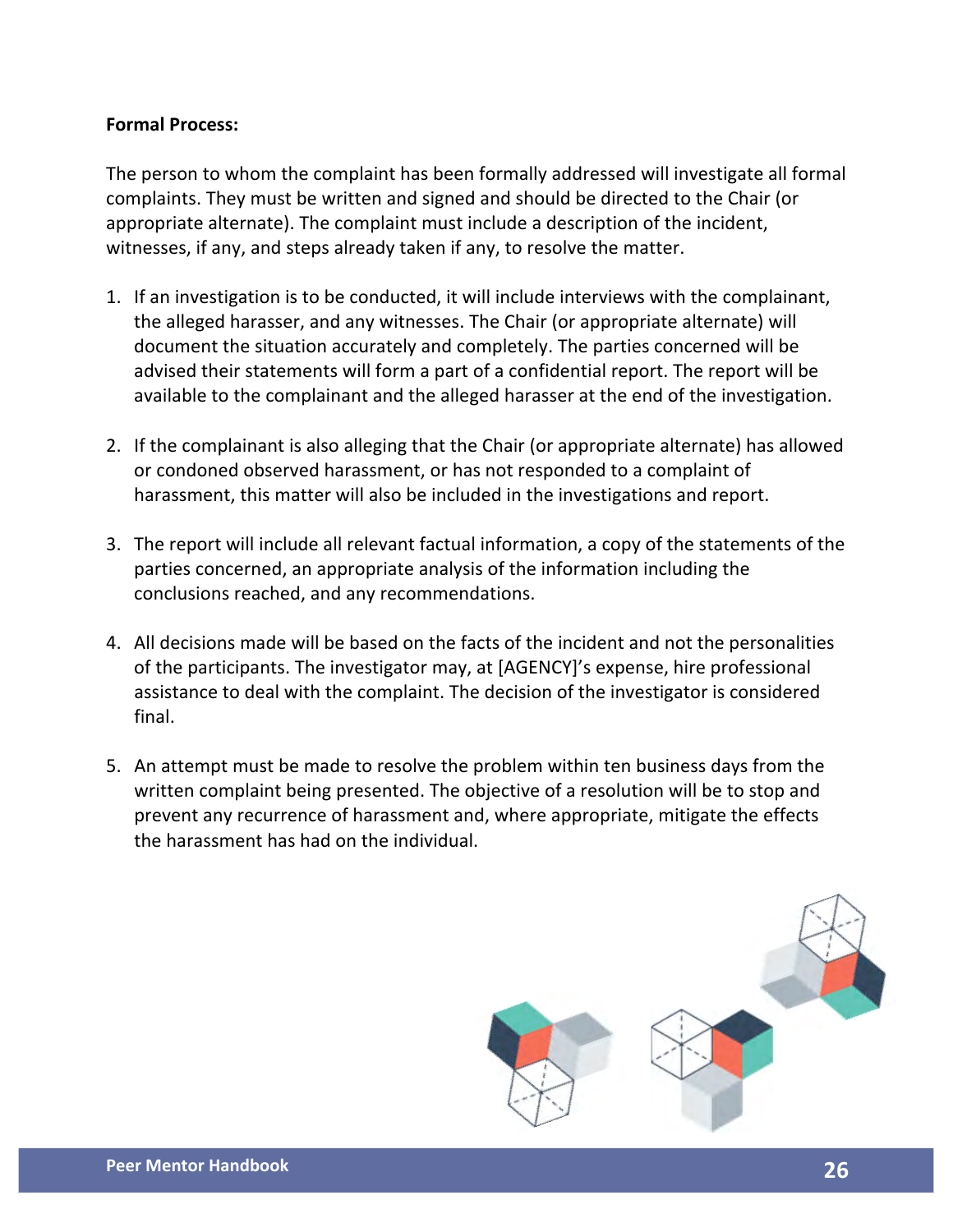[AGENCY] will not, in any way, penalize or retaliate against a board member, employee, volunteer, or anyone else, who in good faith makes a complaint of harassment, nor will [AGENCY] permit anyone else to do so. Such action would be serious violation of this policy and should be reported immediately to the ED and/or the board chair.

[AGENCY] will not tolerate any retaliation against any board member, employee, volunteer, or anyone else for having complained of harassment, participated, or cooperated in an investigation of complaint. Board members, employees or operational volunteers who are found to have retaliated may be subject to disciplinary action. [AGENCY] encourages board members, employees and volunteers to cooperate in an investigation of harassment.

Should [AGENCY] determine that the complaint was known by the person making the complaint to be false, this may result in disciplinary action. While this situation would not be expected, making knowingly false complaints would be considered a serious disruption to the workplace. This is not to be confused with situations where the facts are unclear or there is a lack of supporting evidence to support the complaint.

If the matter is not resolved by the [AGENCY], any person may contact the British Columbia Human Rights Commission to discuss the situation with them directly.

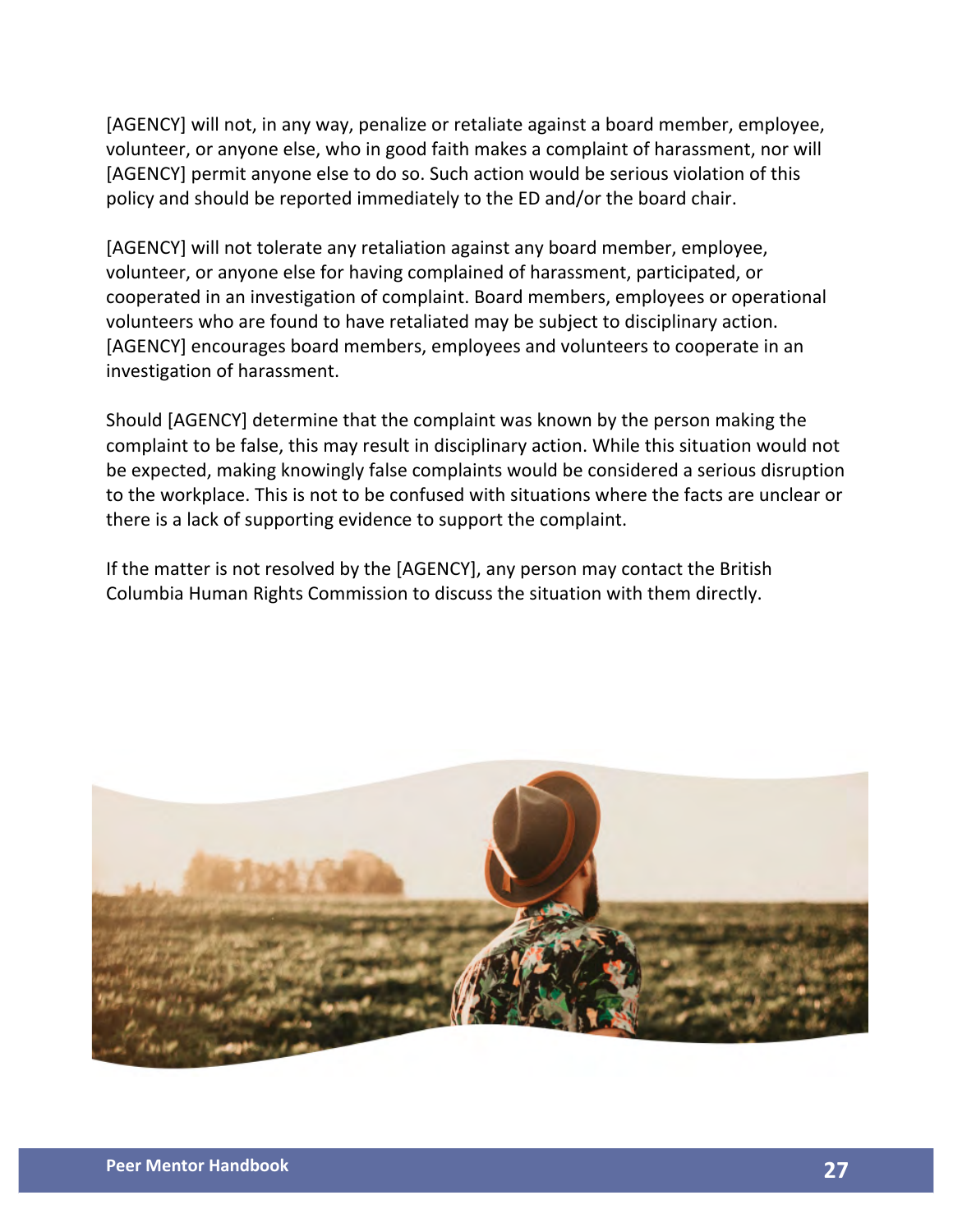## **Peer Mentor Code of Conduct/Conflict of Interest Declaration**

[AGENCY] endeavors to support peer mentors by providing opportunities to share their skills, knowledge and time in support of our vital work. Peer mentors are a significant and integral part of our working team; consequently, the agency has high standards for peer mentors who wish to work with our program participants.

All peer mentors are responsible for adhering to the policies and procedures in the Peer Mentor Policy and Procedure handbook and all subsequent policy revisions.

Peer mentors are responsible for preventing real or perceived conflicts of interest to protect the integrity of [AGENCY].

Contravention (i.e. breach, transgression or violation) may result in a request for a peer mentor to resign and/ or other sanctions. Peer mentors shall:

- 1. Perform duties with integrity and in a way that will maintain shareholder, public and member/director confidence in [AGENCY].
- 2. Ensure no real or perceived advantage is taken by virtue of their position or from information obtained due to their position as a peer mentor.
- 3. Immediately disclose to the supervisory staff of any existing or potential conflict of interest on any issue. This disclosure will be recorded and shared with the program manager.
- 4. Keep confidential all information pertaining to program participants, staff, volunteers and [AGENCY] business. All information of a child protection nature or suicidal ideation must be reported to program staff immediately.

**I** declare that I will read the Peer Mentor Policy and Procedure Handbook. I understand and agree to adhere to everything stated in the handbook, including this Code of Conduct/Conflict **of Interest Policy.**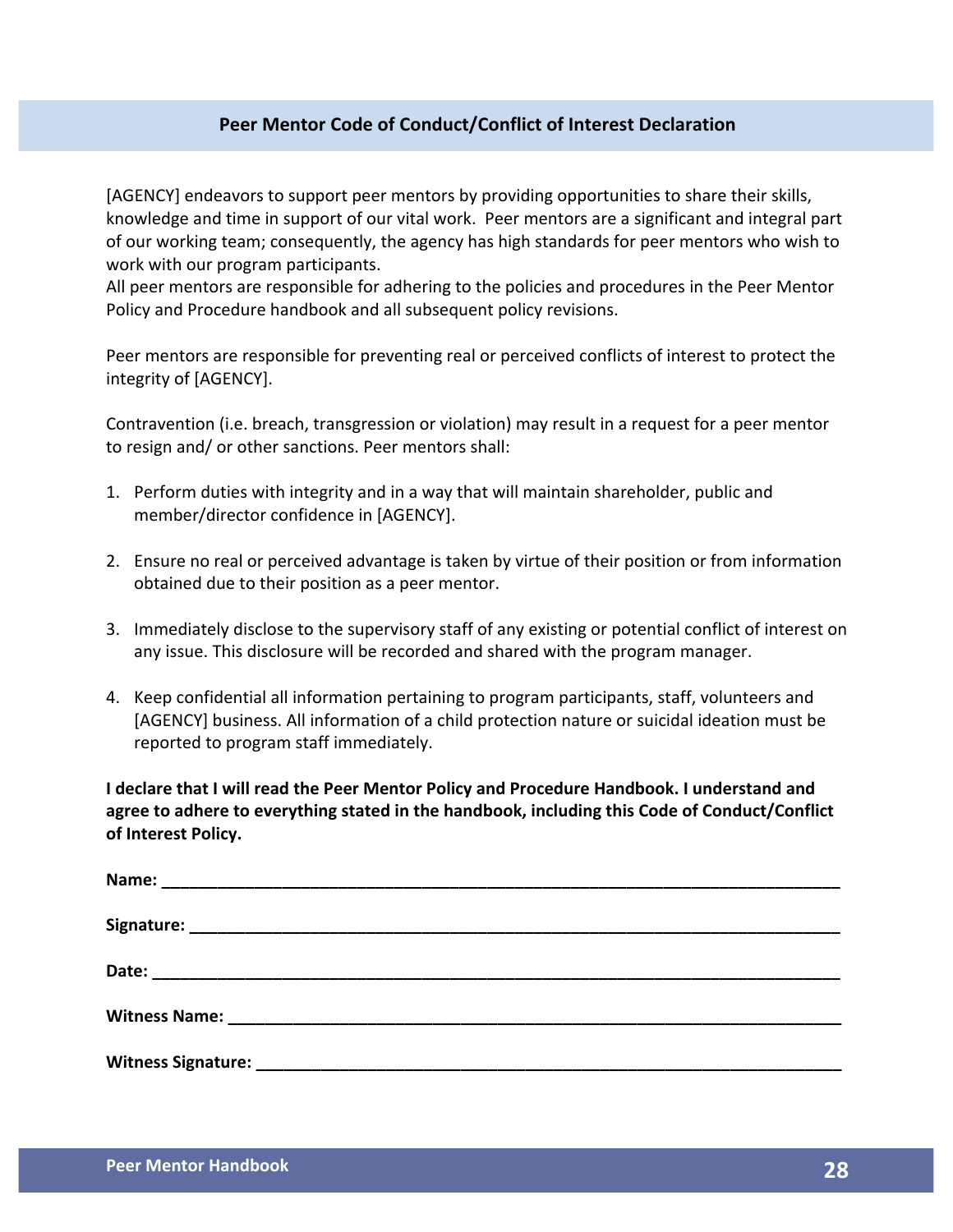| <b>OFFICE USE ONLY</b> |  |
|------------------------|--|
| RECEIVED:              |  |

**STORY/PHOTOCONSENT FORM**

PLEASE FAX COMPLETED FORM TO**FAX #** OR SUBMIT TO **AGENCY ADDRESS**

| <b>NAME</b>                                                                                                                                                                                                                                                                                                                                                                                                                                                                    |  |                                                                                               | DATE:                                     |                                       |
|--------------------------------------------------------------------------------------------------------------------------------------------------------------------------------------------------------------------------------------------------------------------------------------------------------------------------------------------------------------------------------------------------------------------------------------------------------------------------------|--|-----------------------------------------------------------------------------------------------|-------------------------------------------|---------------------------------------|
| PROJECT/DEPARTMENT                                                                                                                                                                                                                                                                                                                                                                                                                                                             |  |                                                                                               |                                           |                                       |
| THANK YOU FOR SHARING YOUR STORY, PHOTO AND/OR WORK TO HELP US EXTEND OUR REACH AT [AGENCY]. IN AN EFFORT TO<br>RESPECT YOUR CHOICES AND YOUR CONTRIBUTIONS, PLEASE LET US KNOW HOW YOU WOULD LIKE YOUR STORY, PHOTO AND/OR<br>WORK SHARED.                                                                                                                                                                                                                                    |  |                                                                                               |                                           |                                       |
| I CONSENT [AGENCY] TO USE MY :                                                                                                                                                                                                                                                                                                                                                                                                                                                 |  |                                                                                               |                                           |                                       |
|                                                                                                                                                                                                                                                                                                                                                                                                                                                                                |  | $\Box$ IMAGE/LIKENESS (PHOTOGRAPHS) $\Box$ PERSONAL INFORMATION                               | $\Box$ VIDEO                              | $\Box$ WRITING<br><b>Q</b> ARTWORK    |
| $\Box$ OTHER                                                                                                                                                                                                                                                                                                                                                                                                                                                                   |  | <u> 1980 - Andrea Andrew Maria (h. 1980).</u>                                                 |                                           |                                       |
| I CONSENT [AGENCY] TO CREDIT ME FOR MY CONTRIBUTIONS AND/OR STORY (DEFINED ABOVE) BY:<br>$\Box$ FULL NAME (FIRST, LAST) $\Box$ FIRST NAME ONLY<br>$\Box$ PSUEDONYM<br>$\Box$ NO NAME / ANONYMOUS                                                                                                                                                                                                                                                                               |  |                                                                                               |                                           |                                       |
|                                                                                                                                                                                                                                                                                                                                                                                                                                                                                |  | I CONSENT [AGENCY] TO DISPLAY MY CONTRIBUTIONS AND/OR STORY (DEFINED ABOVE) IN THESE MEDIUMS: |                                           |                                       |
| $\Box$ PROMOTIONAL PUBLICATIONS                                                                                                                                                                                                                                                                                                                                                                                                                                                |  | $\Box$ EDUCATIONAL PRESENTATIONS                                                              |                                           | $\Box$ MEDIA (BROADCASTS, CABLECASTS) |
| <b>U</b> WEBSITE [AGENCY WEBSITE]                                                                                                                                                                                                                                                                                                                                                                                                                                              |  |                                                                                               | □ "IN HOUSE" DISPLAY [AGENCY ADDRESS(ES)] |                                       |
|                                                                                                                                                                                                                                                                                                                                                                                                                                                                                |  | $\Box$ SOCIAL MEDIA ( <i>FACEBOOK, TWITTER</i> ) $\Box$ OTHER                                 |                                           |                                       |
| IF I CHOOSE TO WITHDRAW CONSENT, I WILL CONTACT [TITLE] AT [PHONE NUMBER]. I UNDERSTAND THAT [AGENCY] CAN<br>PREVENT MY CONTRIBUTIONS FROM BEING PLACED ONTO FUTURE PUBLICATIONS, BUT CANNOT REMOVE MY CONTRIBUTIONS<br><b>FROM WORK ALREADY MADE PUBLIC.</b><br>BY SIGNING BELOW, I AM AGREEING TO CONTRIBUTE TO [AGENCY] MY STORY AND/OR PICTURES OF MYSELF TO<br>ACCOMPANY MY STORY (DEFINED ABOVE) FOR THE PURPOSE OF INSPIRING OTHERS TO SUPPORT THE WORK OF<br>[AGENCY]. |  |                                                                                               |                                           |                                       |
| NAME (PRINT)                                                                                                                                                                                                                                                                                                                                                                                                                                                                   |  |                                                                                               | SIGNATURE                                 |                                       |
| DATE                                                                                                                                                                                                                                                                                                                                                                                                                                                                           |  |                                                                                               | <b>EMAIL</b>                              |                                       |
| ADDRESS                                                                                                                                                                                                                                                                                                                                                                                                                                                                        |  |                                                                                               | PHONE (HOME)                              |                                       |
| POSTAL CODE                                                                                                                                                                                                                                                                                                                                                                                                                                                                    |  |                                                                                               | PHONE (CELL)                              |                                       |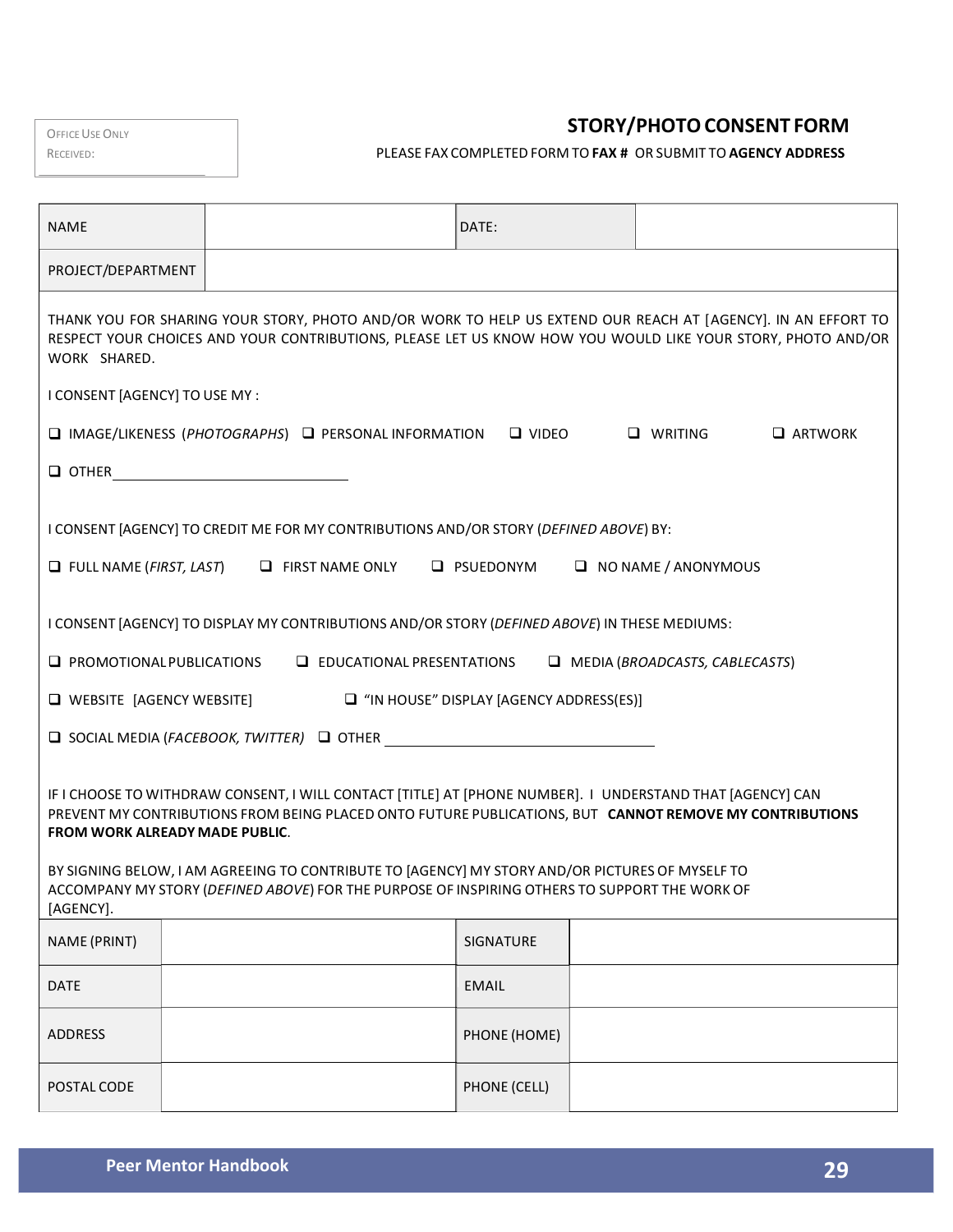OFFICE USE ONLY

## RECEIVED:

## **PEER SUPPORT SERVICES: INCIDENT REPORT**

PLEASE FAX COMPLETED FORM TO**FAX #** OR SUBMIT TO **AGENCY ADDRESS**

| <b>NAME OF INDIVIDUAL</b>               | <b>DATE OF REPORT</b>      |  |
|-----------------------------------------|----------------------------|--|
| <b>DATE OF INCIDENT</b>                 | <b>TIME OF INCIDENT</b>    |  |
| <b>LOCATION</b>                         |                            |  |
| <b>NAME OF MENTOR</b><br>(PLEASE PRINT) | <b>SIGNATURE OF MENTOR</b> |  |
| <b>PEER SUPPORT STAFF</b>               | <b>SIGNATURE OF PEER</b>   |  |
| (PLEASE PRINT)                          | <b>SUPPORT STAFF</b>       |  |

#### **CIRCUMSTANCES AT THE TIME OF THE INCIDENT (THIS MAY BE BACKGROUND INFORMATION THAT CONTRIBUTED TO THE INCIDENT)**

#### **WHAT HAPPENED (THIS IS A FACTUAL REPORT OF WHAT YOU SAW AND/OR HEARD, NOT YOUR UNDERSTANDING OR OPINION ABOUT WHAT HAPPENED**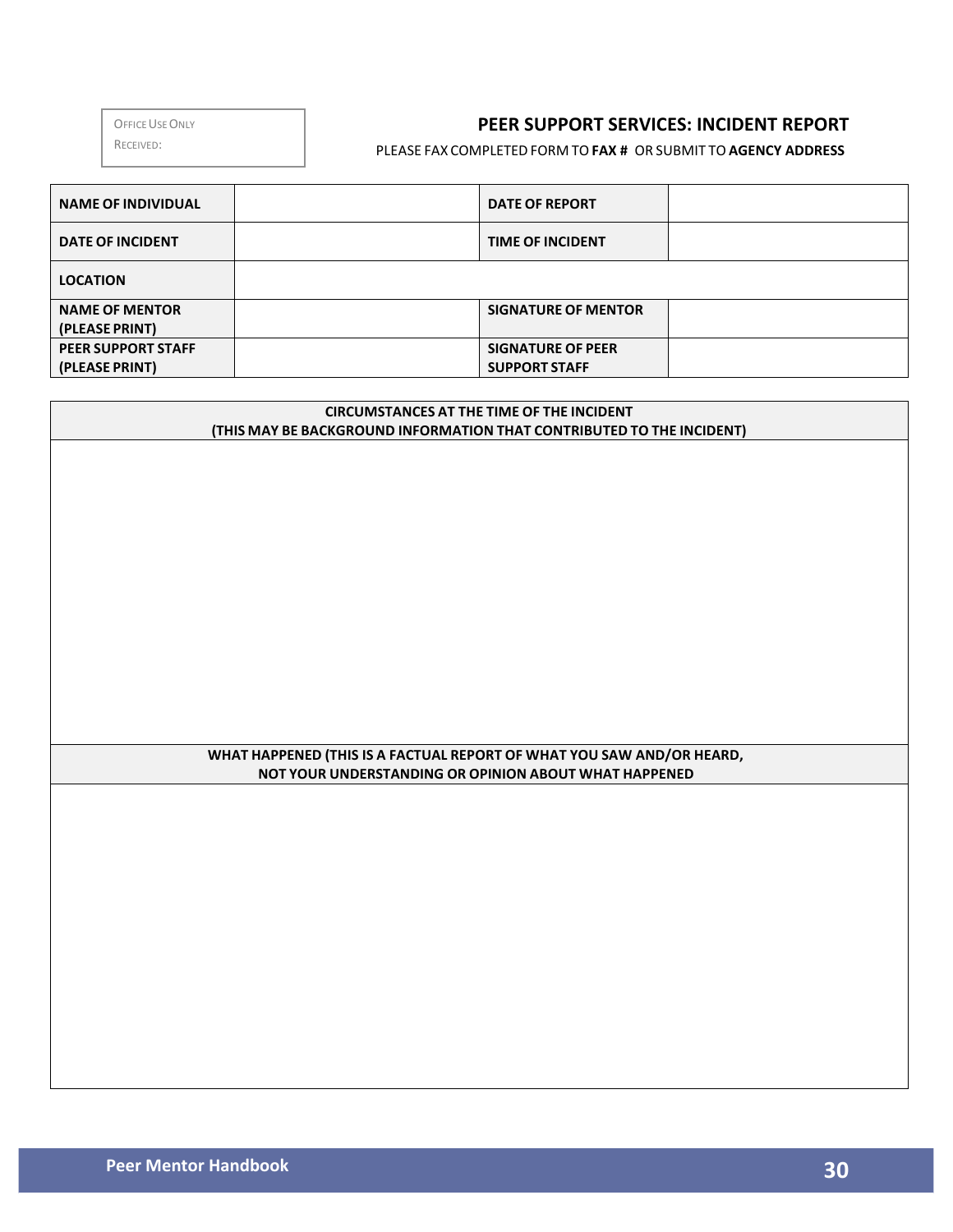| <b>WHAT I SAID AND/OR DID:</b>                                                                              |  |  |
|-------------------------------------------------------------------------------------------------------------|--|--|
|                                                                                                             |  |  |
|                                                                                                             |  |  |
|                                                                                                             |  |  |
|                                                                                                             |  |  |
|                                                                                                             |  |  |
|                                                                                                             |  |  |
|                                                                                                             |  |  |
|                                                                                                             |  |  |
|                                                                                                             |  |  |
|                                                                                                             |  |  |
|                                                                                                             |  |  |
|                                                                                                             |  |  |
| <b>OUTCOME/ACTION TAKEN</b><br>(TO BE COMPLETED BY THE PEER SUPPORT STAFF, IN CONSULTATION WITH THE MENTOR) |  |  |
|                                                                                                             |  |  |
|                                                                                                             |  |  |
|                                                                                                             |  |  |
|                                                                                                             |  |  |
|                                                                                                             |  |  |
|                                                                                                             |  |  |
|                                                                                                             |  |  |
|                                                                                                             |  |  |
|                                                                                                             |  |  |
|                                                                                                             |  |  |
|                                                                                                             |  |  |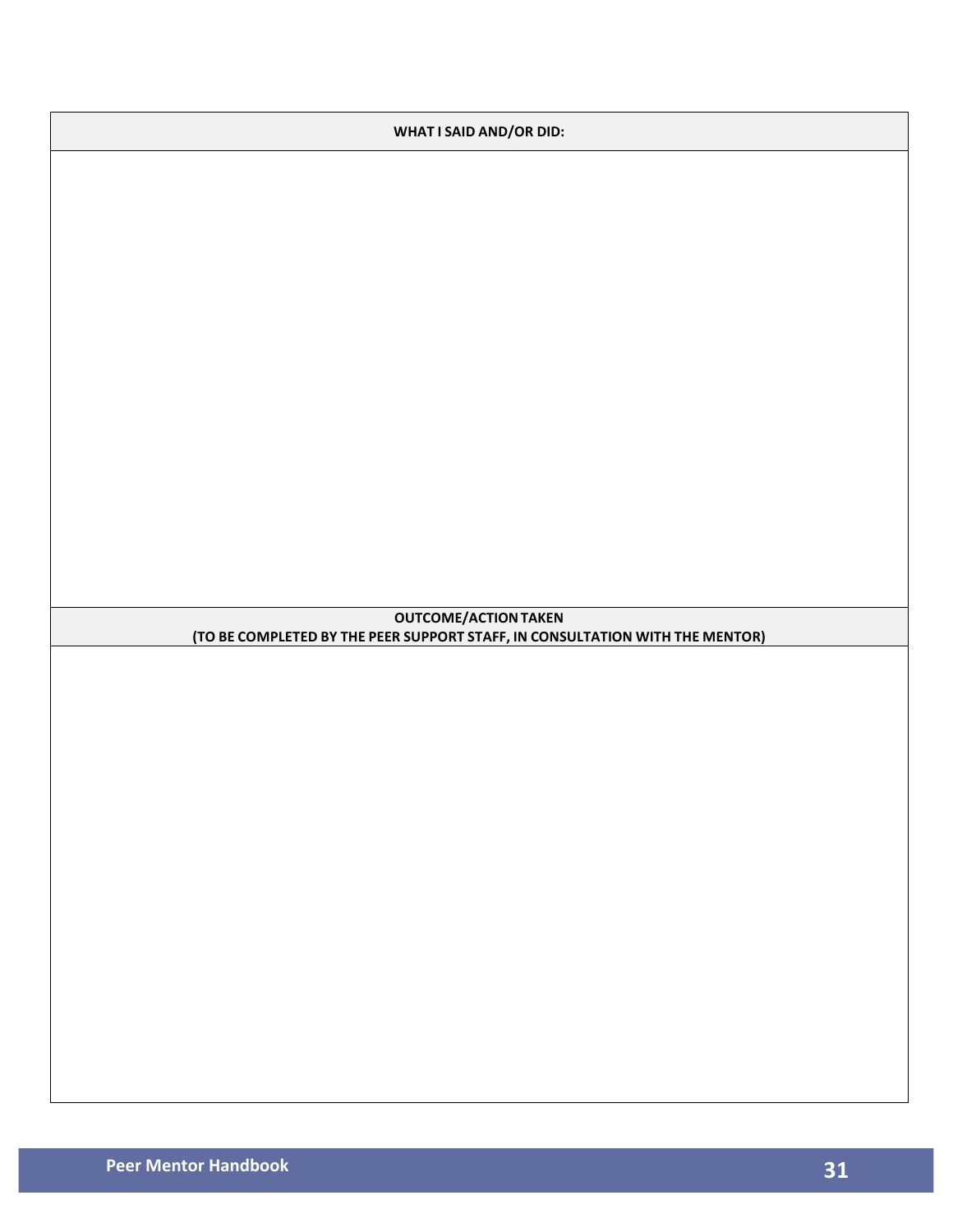## **PEER SUPPORT SERVICES: PROGRESS NOTES**

| DATE | NOTES |
|------|-------|
|      |       |
|      |       |
|      |       |
|      |       |
|      |       |
|      |       |
|      |       |
|      |       |
|      |       |
|      |       |
|      |       |
|      |       |
|      |       |
|      |       |
|      |       |
|      |       |
|      |       |
|      |       |
|      |       |
|      |       |
|      |       |
|      |       |
|      |       |
|      |       |
|      |       |
|      |       |
|      |       |

**PAGE: \_\_\_\_\_\_\_\_\_\_\_\_\_\_\_\_\_\_\_\_\_\_**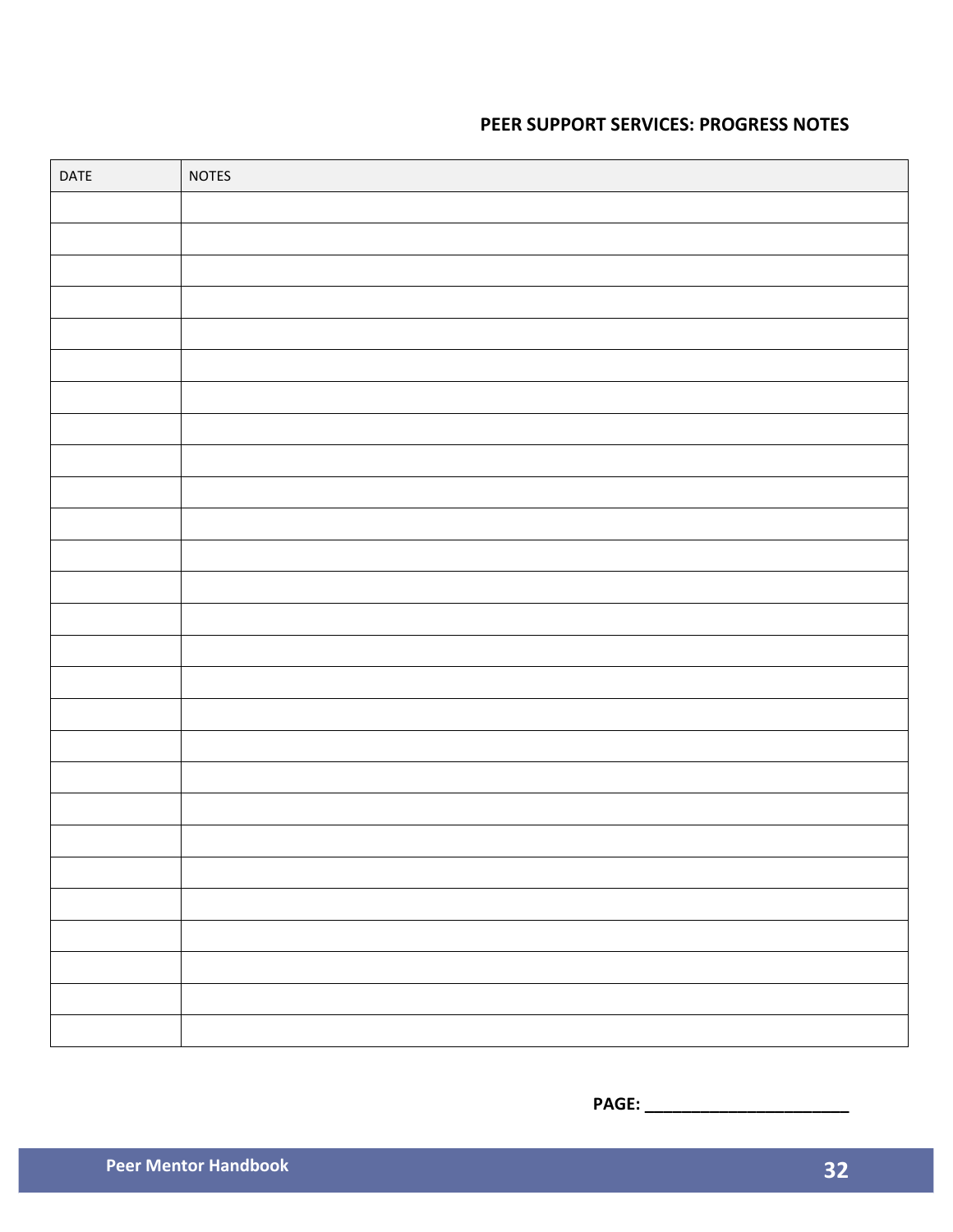OFFICE USE ONLY

RECEIVED:

## **PEER MENTOR SERVICES VOLUNTEER RECORD SHEET**

#### PLEASE FAX COMPLETED FORM TO**FAX #** OR SUBMIT TO **AGENCY ADDRESS**

| <b>NAME</b>    | DATE (MONTH & YEAR) |  |
|----------------|---------------------|--|
| <b>ADDRESS</b> |                     |  |

#### **HONORARIUM DESCRIPTION**

[Example: Thank you for volunteering as a peer mentor. In recognition of your contribution, an honorarium will be given in the form of a cheque once per month at \$20.00 per service event for one-to-one mentoring, group facilitation and public speaking. Please  $\vert$  note the honorarium is given per service event and not per hour of service provided.]

| DATE | SERVICE/PROGRAM PARTICIPANT | VISIT#<br>(one-to-one) | # OF HOURS |
|------|-----------------------------|------------------------|------------|
|      |                             |                        |            |
|      |                             |                        |            |
|      |                             |                        |            |
|      |                             |                        |            |
|      |                             |                        |            |
|      |                             |                        |            |
|      |                             |                        |            |
|      |                             |                        |            |
|      |                             |                        |            |
|      |                             |                        |            |
|      |                             |                        |            |
|      |                             |                        |            |
|      |                             |                        |            |
|      |                             |                        |            |
|      |                             |                        |            |
|      |                             |                        |            |
|      |                             |                        |            |

| <b>TOTALHOURS</b>             |  |
|-------------------------------|--|
| <b>TOTALHONORARIUM AMOUNT</b> |  |

**TOTALNUMBEROFREIMBURSED**

**SERVICES**